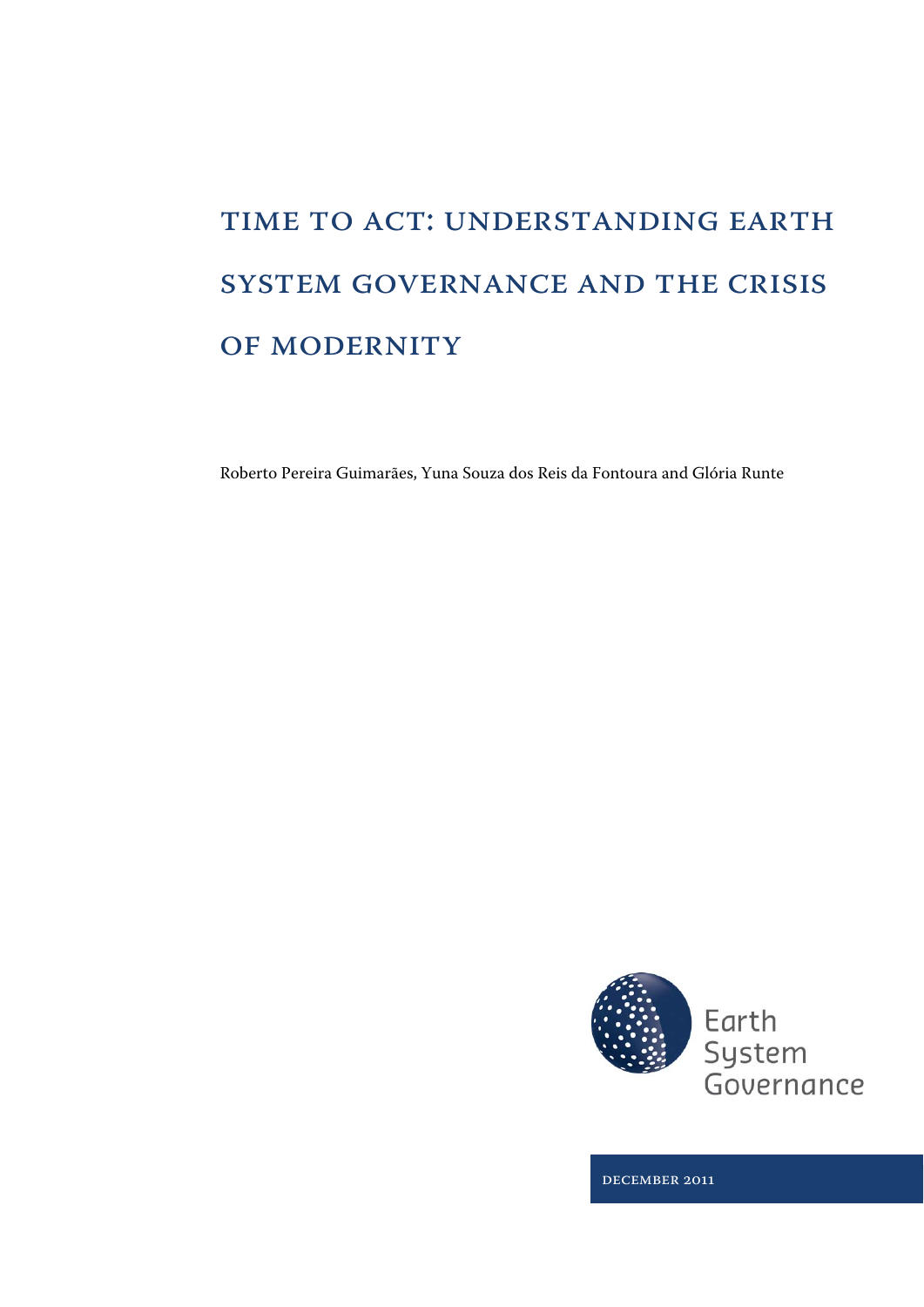#### 2 | EARTH SYSTEM GOVERNANCE WORKING PAPER NO. 19

#### Citation & Contact

This paper can be cited as: Guimarães, Roberto Pereira, Yuna Souza dos Reis da Fontoura and Glória Runte. 2011. Time to act: Understanding earth system governance and the crisis of modernity. Earth System Governance Working Paper No. 19. Lund and Amsterdam: Earth System Governance Project.

All rights remain with the authors.

Authors' Contact: Roberto Pereira Guimarães, Roberto.Guimaraes@fgv.br

#### Working Paper Series Editor

Ruben Zondervan Executive Director Earth System Governance Project (ipo@earthsystemgovernance.org)

## **ABSTRACT**

Despite the frequent calls for action, decisions and agreements made at successive international conferences, the levels of socio-environmental unsustainability have increased considerably over the past decades. The changes in the global environment have reached a point at which they seriously threaten human security and the ecological and social pillars of modern civilization. In short, the globalization of the environmental crisis compels us to acknowledge that the history of humankind is in fact inexorably entwined with the history of its relationships with nature. We, therefore, analyzed the human dimensions associated with global environmental change in order to propose a new paradigm for the current society. We also demonstrate the main factors described by Jared Diamond (2006) that the past societies used to overcome the negative tendencies and threats that had put these communities' very survival at risk. After this, we associate them with the new ethicalpolitical challenges that the financial crisis in the first decade of the 21st century has brought to the international agenda and its relationship with the institutions' inability to act regarding global environmental change.

#### Key Words

global environmental change, modernity, human dimensions, new paradigm, financial crisis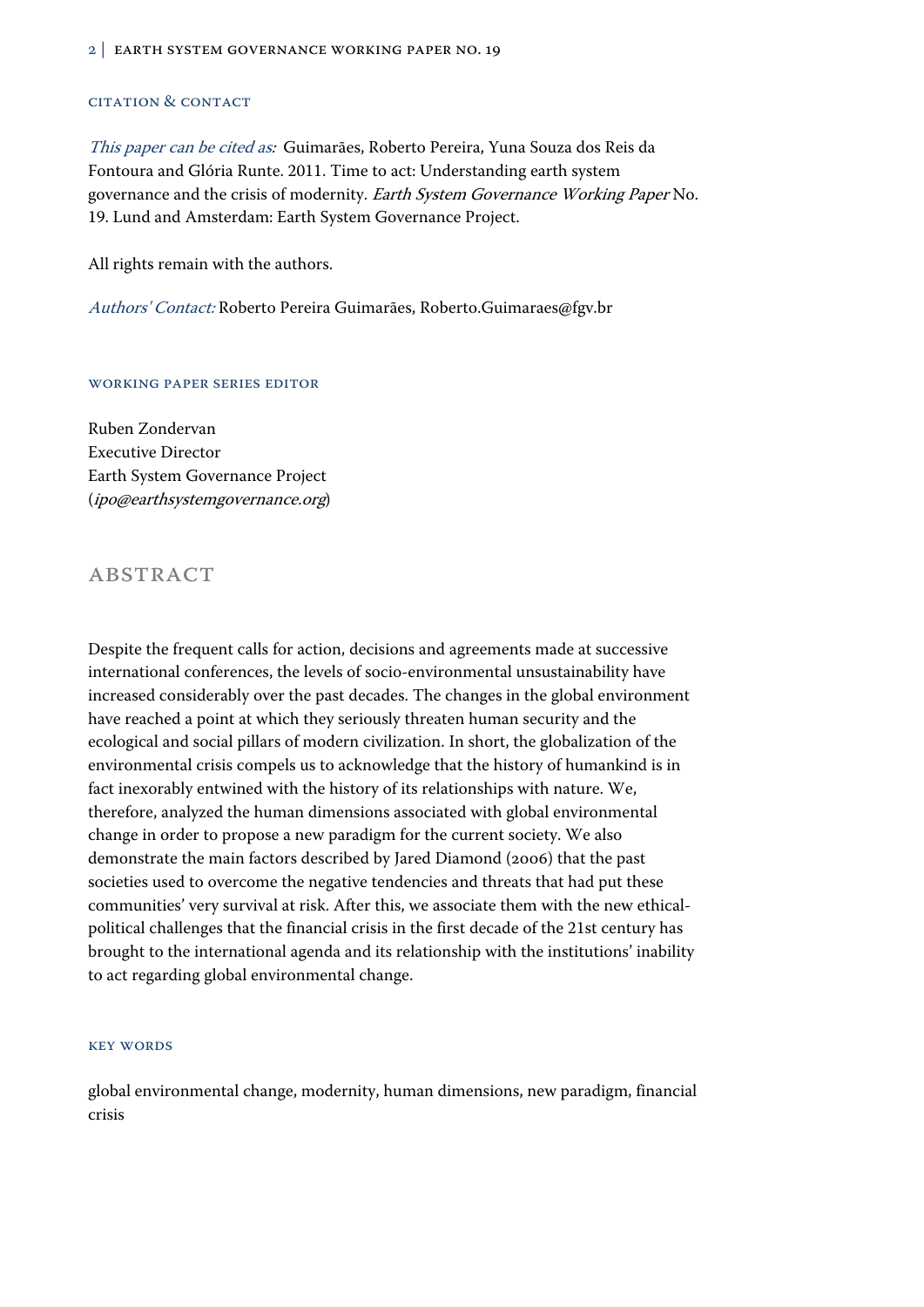### Series Foreword

This working paper was written as part of the Earth System Governance Project, a tenyear research initiative launched in October 2008 by the International Human Dimensions Programme on Global Environmental Change under the overall auspices of the Earth System Science Partnership.

Earth system governance is defined in this Project as the system of formal and informal rules, rule-making mechanisms and actor-networks at all levels of human society (from local to global) that are set up to prevent, mitigate and adapt to environmental change and earth system transformation. The science plan of the Project focusses on five analytical problems: the problems of the overall *architecture* of earth system governance, of *agency* of and beyond the state, of the *adaptiveness* of governance mechanisms and processes, of their accountability and legitimacy, and of modes of allocation and access in earth system governance. In addition, the Project emphasizes four crosscutting research themes that are crucial for the study of each analytical problem: the role of power, of knowledge, of norms, and of scale. Finally, the Earth System Governance Project advances the integrated analysis of case study domains in which researchers combine analysis of the analytical problems and crosscutting themes. The main case study domains are at present the global water system, global food systems, the global climate system, and the global economic system.

The Earth System Governance Project is designed as the nodal point within the global change research programmes to guide, organize and evaluate research on these questions. The Project is implemented through a Global Alliance of Earth System Governance Research Centres, a network of lead faculty members and research fellows, a global conference series, and various research projects undertaken at multiple levels (see www.earthsystemgovernance.org).

Earth System Governance Working Papers are peer-reviewed online publications that broadly address questions raised by the Project's Science and Implementation Plan. The series is open to all colleagues who seek to contribute to this research agenda, and submissions are welcome at any time at workingpapers@earthsystemgovernance.org. While most members of our network publish their research in the English language, we accept also submissions in other major languages. The Earth System Governance Project does not assume the copyright for working papers, and we expect that most working papers will eventually find their way into scientific journals or become chapters in edited volumes compiled by the Project and its members.

Comments on this working paper, as well as on the other activities of the Earth System Governance Project, are highly welcome. We believe that understanding earth system governance is only feasible through joint effort of colleagues from various backgrounds and from all regions of the world. We look forward to your response.

#### Frank Biermann Ruben Zondervan

Chair, Earth System Governance Project Executive Director, Earth System Governance Project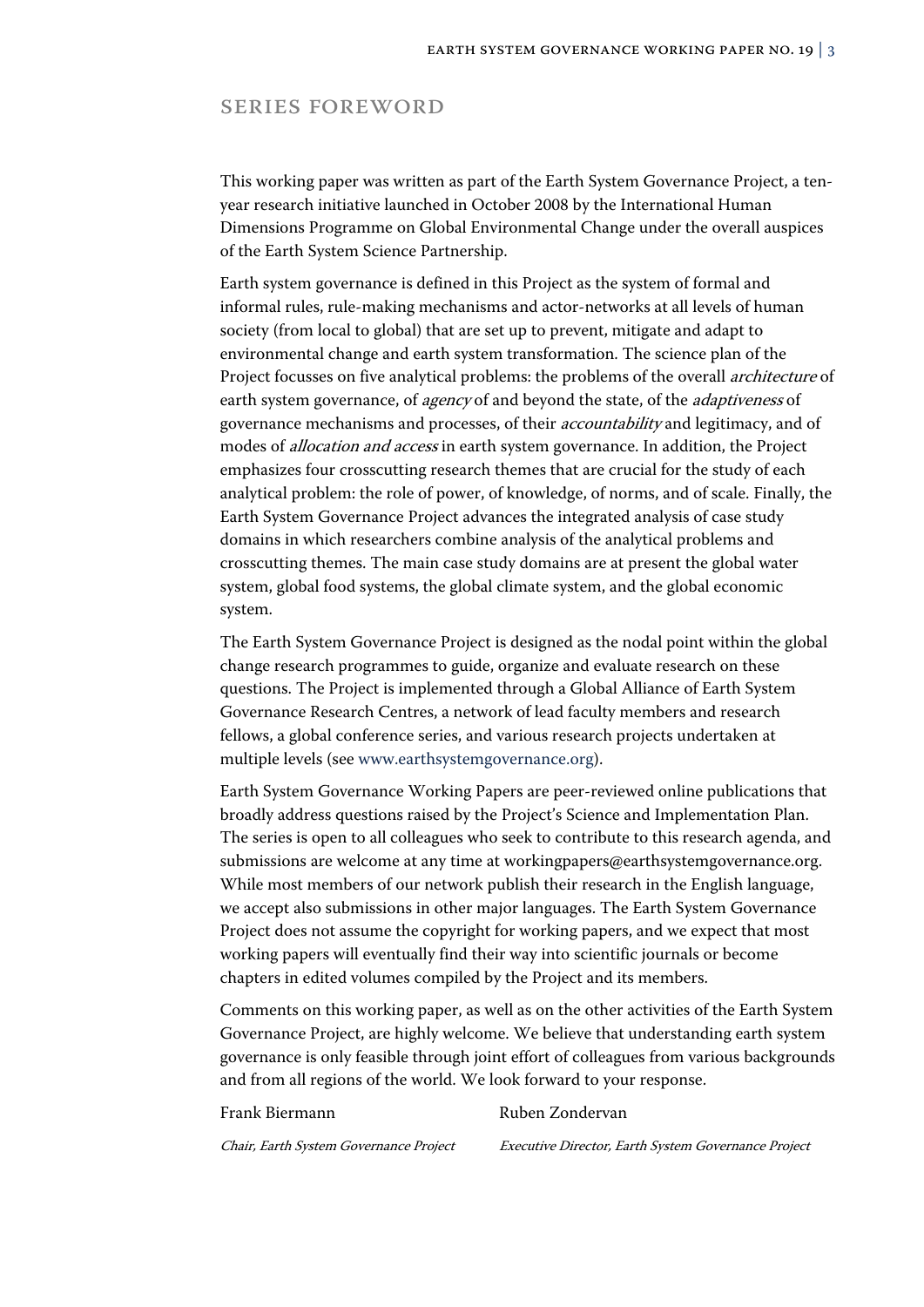## 1. INTRODUCTION

The environment is the origin and destiny of all that characterizes us and makes us human. Indeed, it is from the natural environment that we incorporate all the materials, products and environmental services that allow for the development of necessary activities associated with the material, aesthetic and spiritual wellbeing of human beings. It is also indispensable to maintaining life on the planet. It is in this same environment that we store the byproducts, waste and surpluses of our activities.

Notwithstanding this reality, for a long time changes that have taken place on our planet followed the vectors, tempo and characteristics of natural cycles. However, this has changed dramatically since the Agricultural and Industrial Revolutions. There is already a scientific consensus that current global environmental changes – which are setting off alarm bells across the planet – are due, in a great extent, to human activities. This human intervention in nature started since the Ecological Transition more than 9,000 years ago with benefits and failures in a social, ecological and political perspective.

Considering the full impact of global environmental change on the international agenda and the changes in a more complex society, we provide a new paradigm for a better understanding of the current modernity. Moreover, we demonstrate how brilliant Jared Diamond (2006) was when he stated that the societies that had disappeared in the past, among other factors, were not able to (1) anticipate, (2) perceive, (3) communicate and (4) act in order to face the negative tendencies and overcome the threats that had put these communities' very survival at risk. Taking this literature into account, we demonstrate that the main problem of the global environmental change is the inability of the institutions to act. We do this by using the case of the financial crisis that assailed the world in mid 2008.

# 2. ECOLOGICAL TRANSITION: THE HUMAN DIMENSIONS OF GLOBAL ENVIRONMENTAL **CHANGE**

The history of the relationship between human beings and nature indicates that gradually and inexorably humans have become independent from the natural resource base as a determining factor for their wellbeing. Humans in effect estranged from nature largely due to the incorporation of different environments for commercial reasons, conquests or the occupation and settlement of new territories and environments. This evolution, which has been initially and for a long time beneficial for humankind – without it civilization as we know it would not exist – led to undermining the eco-political (i.e. political-institutional) foundations of Western civilization. In other words, contemporary global environmental changes, which have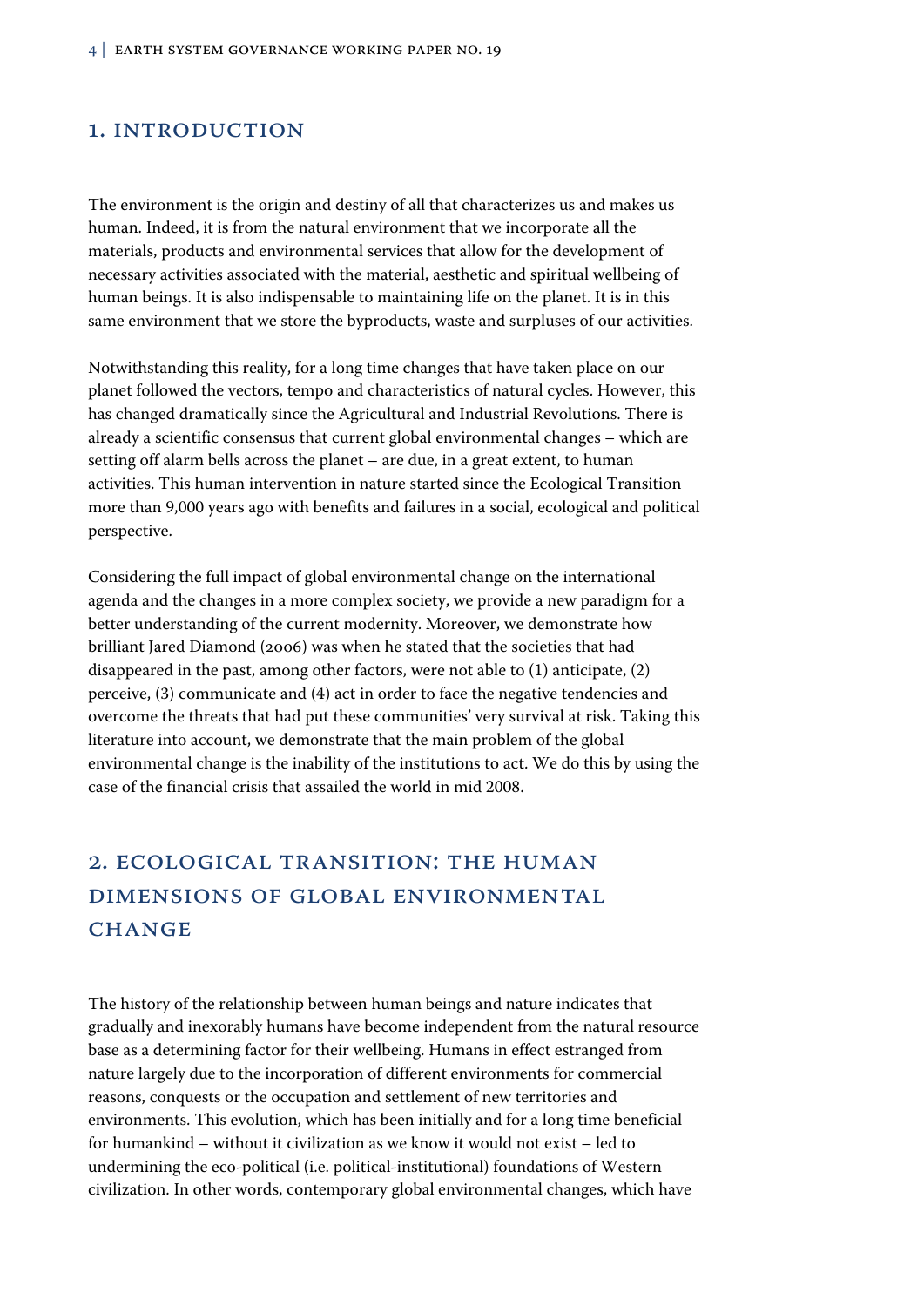led to an unprecedented crisis in development in the history of humankind, have been unfolding over a period of many centuries. They began more than 9,000 years ago with the domestication of animals and cultivation of crops, giving rise to what John Bennett (1976) appropriately characterized as the *Ecological Transition*.

In technological terms, the Ecological Transition involves the tendency to use everincreasing amounts of energy, with a concomitant rise in entropy. This happens to the extent that any new technology introduced today uses more energy than at any earlier stage of development. This is just to meet the ecological necessities of human needs, which has not been modified in terms of their basic dimensions since the period before the Agricultural Revolution. *Ecologically*, the Ecological Transition is characterized by the incorporation of Nature into Culture, as well as a rupture in the relationship between local subsistence and the environment. This does not just mean an accumulation of goods increasingly less related to biological survival, but also the possibility of attaining ecological sufficiency by means of incorporating natural environments that are increasingly further apart from the local community. Sociologically, the transition represents the increase and greater complexity of social organization and the existing communication networks to sustain the expansion of human occupation of the planet. In terms of its philosophical dimensions, it presupposes the substitution of behavior such as contemplation, respect and even the almost religious worship of nature, by the simple instrumental and material use of natural resources.. Finally, the transition manifests itself *politically* as well, to the extent that in order to attain a given level of consumption, and therefore production, societies are compelled to make increasingly intensive use of political power to adjust to the ever-expanding requirements dictated by new technologies and social organization. Once a new level of development has been attained, adjustments to the existing levels of political power become necessary and the entire cycle restarts.

Therefore it is important to emphasize the most relevant characteristics of the transition in order to get a glimpse of the distant origins of the current crisis. First, the emergence of the Agricultural Revolution, by defining the premises of what can be considered the first "territorial pattern" of occupation of the planet in history, enabled the population to depend increasingly less on its immediate surroundings for survival. This led to the development of patterns for occupying the planet that favored and benefited from the "economies of scale" associated with human groups, first in settlements, then in villages and cities, to the current metropolises and metropolitan regions. This is a clear indication that the "Ecological Transition" has run its course.

After all, the same pattern of incorporation of nature that gave rise to more permanent human settlements and considerably increased the population's wellbeing has now hit many limits, with the advent of unsustainable metropolises from an energetic, ecological, environmental and social perspective. On the other hand populations could adopt standards of consumption increasingly removed from their biological necessities of survival after and due to the Agricultural Revolution.

Finally, as a result of the two preceding dynamics, it has been possible for society as a whole to become progressively more independent from its immediate natural environment, allowing it to expand and consolidate new consumer trends that are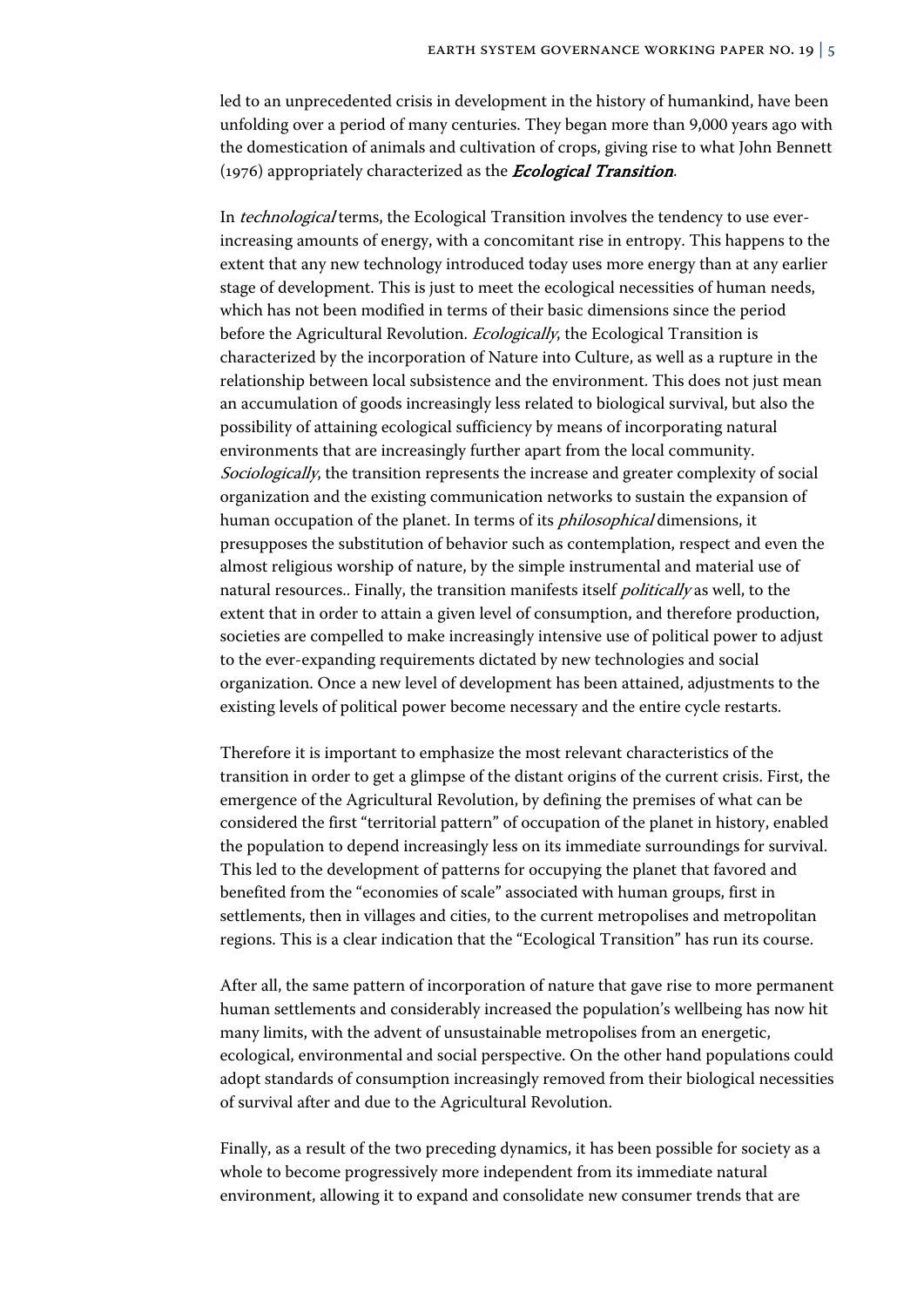gradually and increasingly superfluous. Although these stages of development were increasingly unsustainable in ecological and environmental terms, they guaranteed their sustainability in the short-to-medium terms largely thanks to the incorporation of "new" environments taken over through warfare, commerce and technology. Another clear indication of the end of the Ecological Transition is the fact that there are no longer enough "virgin" territories to sustain an unlimited expansion of the population in the foreseeable future. Concomitantly, every new expansion involves modifying the environment, which carries a technological, energetic, ecological and environmental cost that outweighs the benefits for society to an extent that the almost tangible physical limits become more apparent.

As if the results of the processes analyzed above were not enough, and centered exclusively on the long-term consequences of the Agricultural Revolution, humankind continued on its path of increasingly intensive, and now globalized, anthropogenic aggression. The most important qualitative leap was undoubtedly the Industrial Revolution in the 19th century, together with the Energy and Information Technology Revolutions of the 20<sup>th</sup> century. Two aspects are worthy of special mention in these more recent stages of the Ecological Transition.

Firstly, it is important to underline the **speed** and **magnitude** of transformations. If several hundred centuries unfolded between the Agricultural and Industrial Revolutions, which inverted the proportion between natural and modified products (representing 80 and 20 percent, respectively, to the inverse nowadays), there was only a hundred year distance between the Industrial Revolution and the revolutions sparked off by the appearance of fossil fuels and automation. However, this is enough time for them to become the predominant inputs of energy and knowledge. Among the various consequences of these two processes, it should be remembered that the recovery time of natural systems is exponentially slower than the pace of the previously mentioned transformations that, among other things, led to the global environmental crisis of our time.

Secondly, the *direction* and *contents* of the changes have been equally revolutionary, as shown by the technological and ecological developments during the transition. The technological advances during this "great cycle", which began nine thousand years ago, indicate that despite the increasing sophistication of successive human civilizations we require more energy. This is produced with rising levels of inefficiency (i.e. entropy). Paradoxically, the solution to overcome current global environmental change and ensuring the survival of the human race is to recognize the ecological component inherent in the transition. In strictly *ecological* terms, the agricultural and grazing practices related to society's territorial base, by promoting the cultivation and rearing of specific flora and fauna, defies the fundamental laws of nature such as those of diversity, resilience, carrying capacity and many others. However, despite the current environmental consequences, no one is politically inclined to suggest that the processes initiated during the agricultural revolution should be reversed. As already indicated, if it is not even possible to imagine a civilized society if this evolution in terms of occupation of the planet had not taken place. Now it is the planet itself that, as Gaia, adopts the role of an actor demanding that society fully recognizes the mess it has gotten itself into. As strongly warned by Margaret Mead,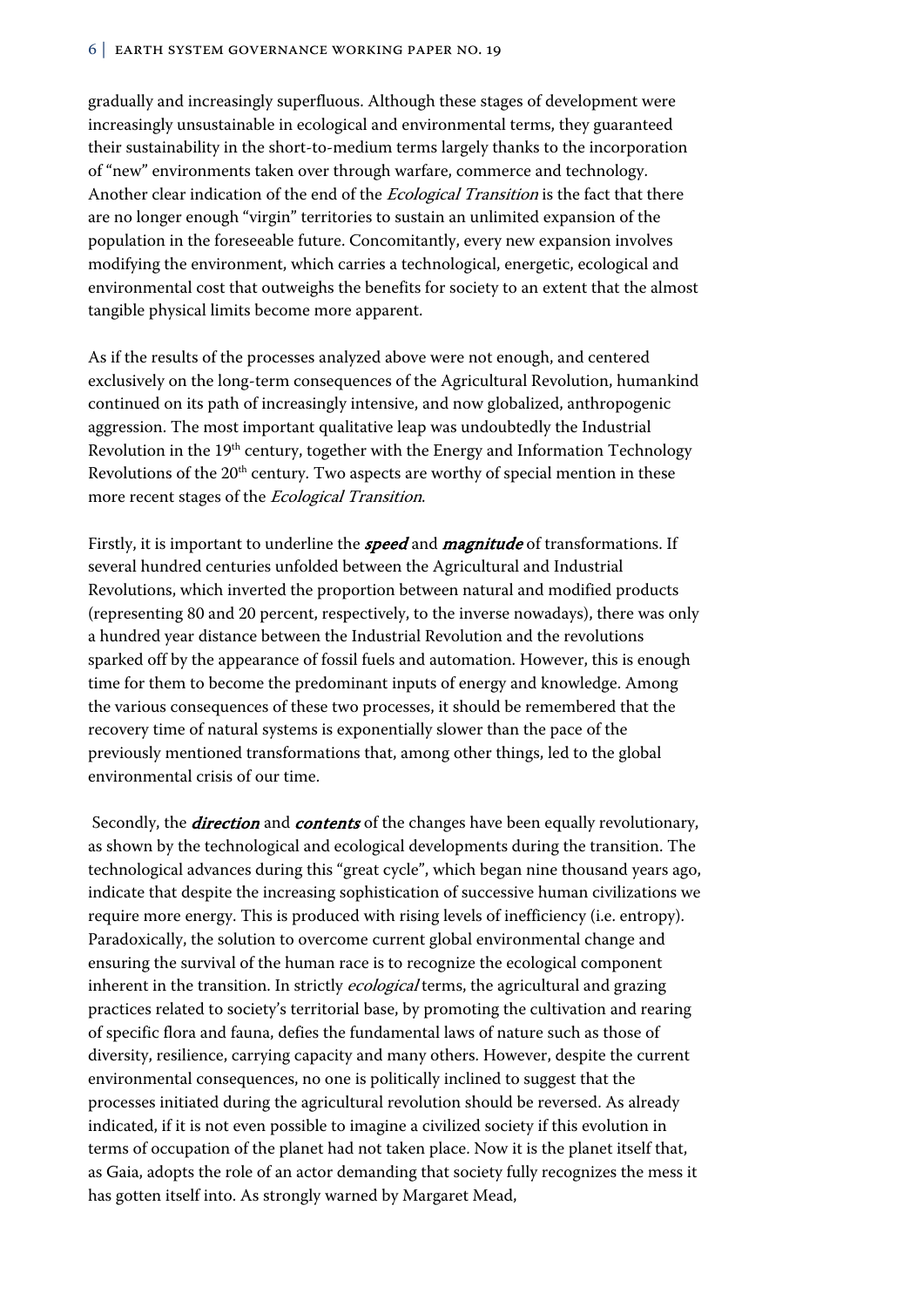"We can recognize that the ways of our forebears are ways to which we can never return, but that the more we can recapture of this earlier wisdom, in a form we can understand, the better we can understand what is happening today, when a generation almost innocent of a sense of history has to learn how to cope with an unknown future, one for which they were not reared." (Mead, 1970, p. 70).

The described evolution is crucial for the acknowledgement of the human dimensions of the global environmental changes. If it is true that these changes do not represent anything new from the ecological standpoint for the planet – whether related to climate change or desertification – never before have they taken place in such a short period of time, whether provoked or, at the least, exacerbated by human actions. It is also true that the human pillars of sustainable development on the planet increasingly outweigh many natural cycles. After all, what determines the quality of life of a population, and consequently its sustainability, is not solely its natural surroundings, but rather the *web of relationships* that configure a given standard of territorial occupation. This determines in return the way in which human beings incorporate nature into society. Making use of an image originally suggested by Otis Duncan (1961), even for purposes other than those in this analysis, the sustainability of a community depends on the interrelationships between:

Population (size, composition and demographic dynamics);

Social Organization (production patterns, conflict resolution and social stratification) and aspiration (consumer patterns, values, culture);

Environment (natural and built-up environments, natural resources and environmental services);

Technology (innovation, technical progress, energy use);

 The POET equation elaborated by Guimarães (1991a) allows us to understand, for example, why a country such as Japan should be included in the ranking of the poorest countries on the planet from a strictly ecological and demographic standpoint. It is densely populated for its size and has very little in terms of natural resources and traditional energy sources. However, Japan is near the top of the pyramid of developed countries and has a high quality of life, mainly to its social fabric and technological organization. The pattern of consumption in Japan accounts for, and even determines, the existence of production patterns based on the social aspirations of its population. It also adapts to (and indeed surpasses) the country's environmental and territorial limitations. It is the perfect convergence between production and consumption that ensures Japan's sustainability, even though not so autonomous based. In other words, it was the (successful) possibility of incorporating very remote territories that bestows a sign of apparently *strong* sustainability upon a "style of development" (PINTO, 1976) that would otherwise be extremely *weak* and *fragile* (PEARCE AND ATKINSON, 1993; for a critical view, see Martinez-Allier, 1995).

In short, the evolution of the practices for occupying the planet, which occurred after the Agricultural Revolution, led to a real revolution in production and consumption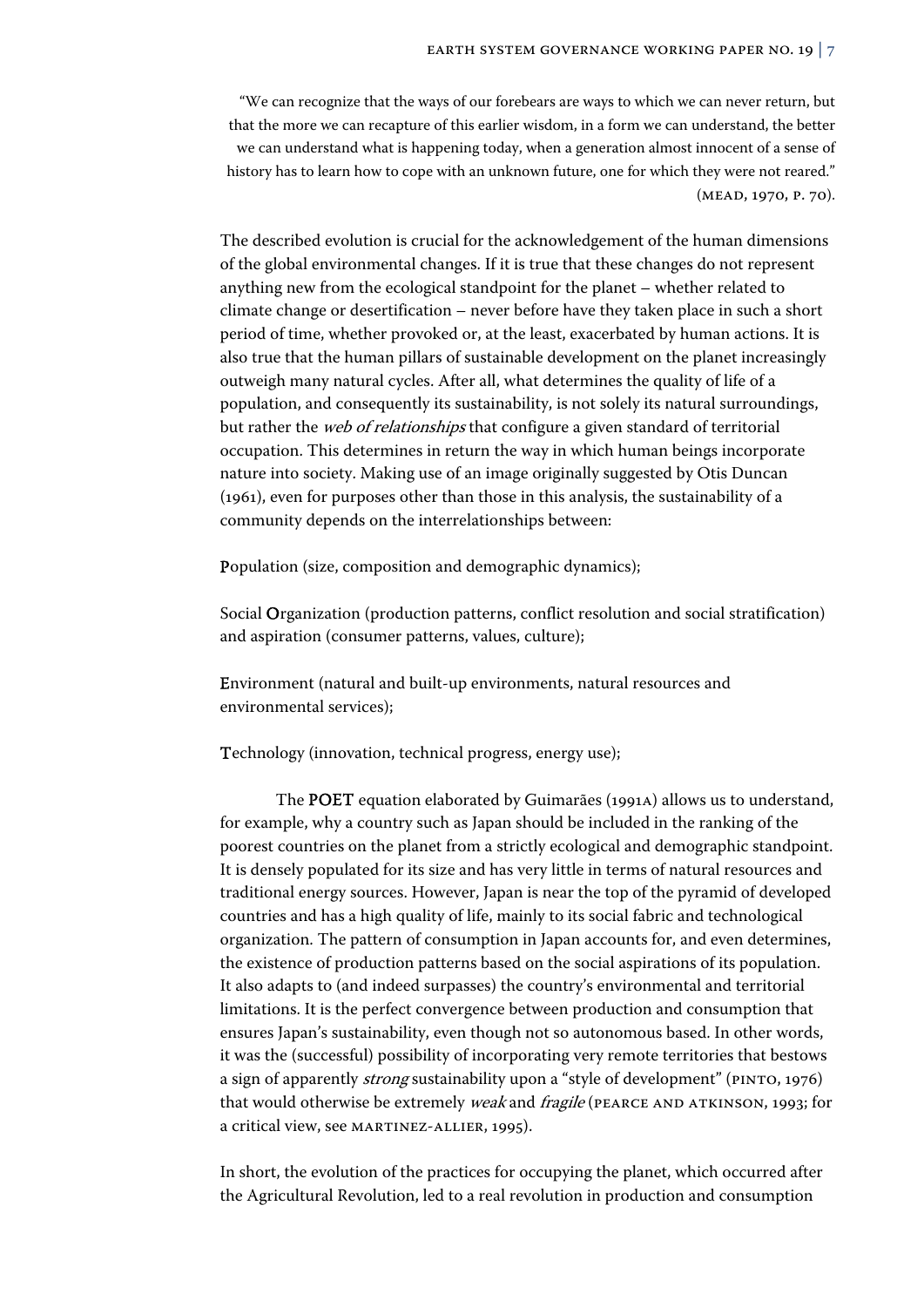patterns. These same patterns allowed for the emergence of civilization as we know it. However it meant as well that humans were increasingly less in tune with their biological needs, and became more alienated from themselves and from their partners in nature. In addition there is a need to use increasing resources of power to guarantee the incorporation (and often subsequent destruction) of extra-national environments and effective satisfaction of progressively less sustainable patterns of consumption. As suggested by Guimarães and Maia (1997), the sustainability of a given territory in environmental terms hinges on its level of dependence in relation to extra-local environments, and in socio-environmental terms on the gap between satisfying the basic needs of its inhabitants and the conspicuous consumption of its elites.

Based on this more adequate understanding of the historical evolution of the relationship between humans and nature, it should come as no surprise that there are no ecological and environmental arguments in traditional sociological, political and economic thought. It is no great surprise that there is a great degree of "dysfunctionality" in most contemporary political institutions in their ability to adequately face the challenges inherent in the exhaustion of the Ecological Transition that is revealed in the environmental changes we have been experiencing in the past decades.

Created in a world in which natural abundance and vast tracts of available territory predominated, political institutions have been incapable of offering effective answers to face the crisis of ecological (i.e. natural resources) and environmental (i.e. environmental services) scarcity. Lastly, it comes as no surprise that there is a tendency to insist on ingenuous, partial and market-oriented solutions dependent on technological gimmicks (among others) to overcome the current crisis of sustainability. Solutions such as these are designed to deal with environmental change from a social-organizational standpoint that, as well as being fragmented and technocratic, also assumes that there is a balanced relationship between Human Beings and Nature. For this reason, these answers only represent approximations and partial solutions, such as the incorporation of the environmental "variable" in economic decisions, methods of evaluating environmental impacts, economic stimulus packages and other palliative social engineering proposals.

Reality appears to have overcome the illusion that conceals the progressive alienation of human beings in relation to nature and that even led to alienation amongst humans. The crisis of global environmental change appears to have resulted in a tsunami that has swept away the "certainties" of both economic technocrats and environmental conservationists. Before attempting to imagine what the new technologies will be, or even how any restoration of the natural environment would permit us to choose a suitable way out of the impasse provoked by the death throes of ecological transition, first and foremost we have to acknowledge that environmental change does not obey natural laws. On the contrary, they represent the result of the cumulative effect of human actions that are increasingly unsynchronized with the earth's natural life cycles.

Hence, we have to recognize that global environmental change reveals dysfunctions of a social and a political nature (the standards of relationships between human beings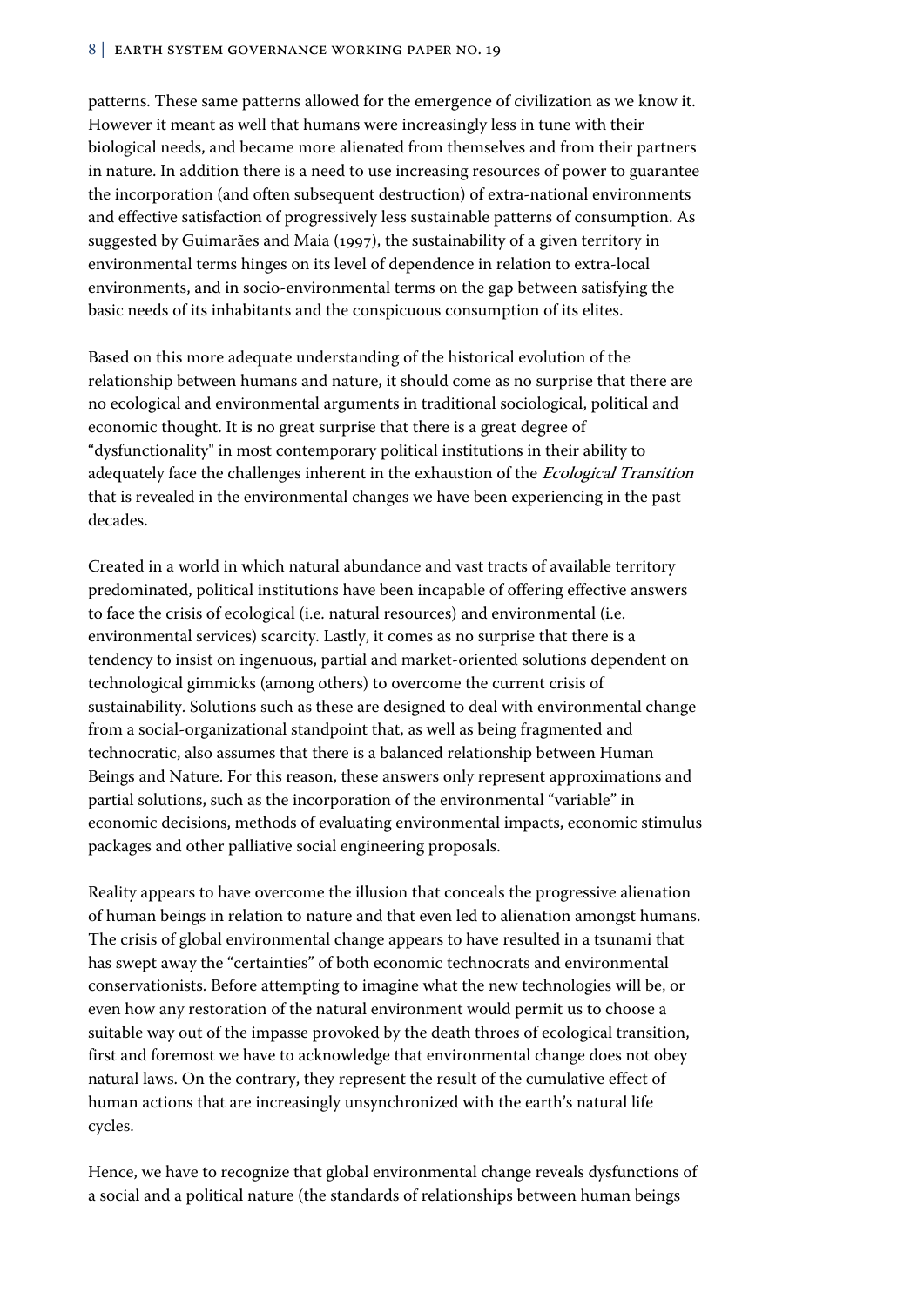and the way in which society as a whole is organized). Moreover, the current predicament represents the result of both economic and productive structural distortions and failures. In other words: society's consumer-needs and the way in which society organizes itself to satisfy them.

# 3. THE CRISIS OF MODERN CIVILIZATION, GLOBALIZATION AND GLOBAL ENVIRONMENTAL **CHANGE**

"There are people whose sole aspiration is to buy an imported car, but a Volkswagen Beetle will suffice for me. After all, cars are mere machines used to get people around. Thus, I want love to have the **power** to buy an imported car, just to have the **pleasure** of not buying it."

Rui Lopes Viana Filho, Gold Medal winner at the 39th International Mathematics Olympiad, 1998

To grasp the full impact of global environmental change on the international agenda, it is necessary to reexamine the context of these changes within today's *modernity* (GUIMARÃES, 1998). Modernity should be understood as a social project seeking to address or provide answers to processes involving profound societal change. It is precisely for this reason that societies evolve by means of successive modernity shifts throughout their process of civilization. Contrary to what the curators of "postmodernity" attempt to convince us of, an approximation to the complexity and values that characterize society today does not require sophisticated knowledge or analytical skills. Maybe this is the reason that it only took a few words for the young mathematician quoted above to sum up the current crisis and to take a stand on it.

The relationships between modernity and the environment constitute the real tensions provoked by the trajectory of Western civilization since the previously mentioned ecological transition, in the sense used by Kuhn (1977) to designate the need for converging knowledge to overcome scientific reason and transcend existing paradigms. In reality, modernity and the environment represent the result of the same dynamic, that of human beings progressively becoming the main protagonists in relation to the superstructures and, at the same time, placing increased importance on the current need to redefine the relationships between man and nature. Consequently, the concern about global environmental change questions the roots of our existing modernity in such a way that it takes us back to the specific ethical foundations of a new paradigm for development.

If the environment and modernity could be nurtured from the same civilizing source to be able to establish today, the real dilemmas or challenges of the new millennium, it is precisely the ethical nature of this questioning that would act as the catalyzing agent or amalgam to give meaning and direction to the tension cited by Kuhn. Just as socialism represented anti-systemic resistance to the hegemonic "industrial" modernity constructed by England in the mid-19<sup>th</sup> century, the drawing up of an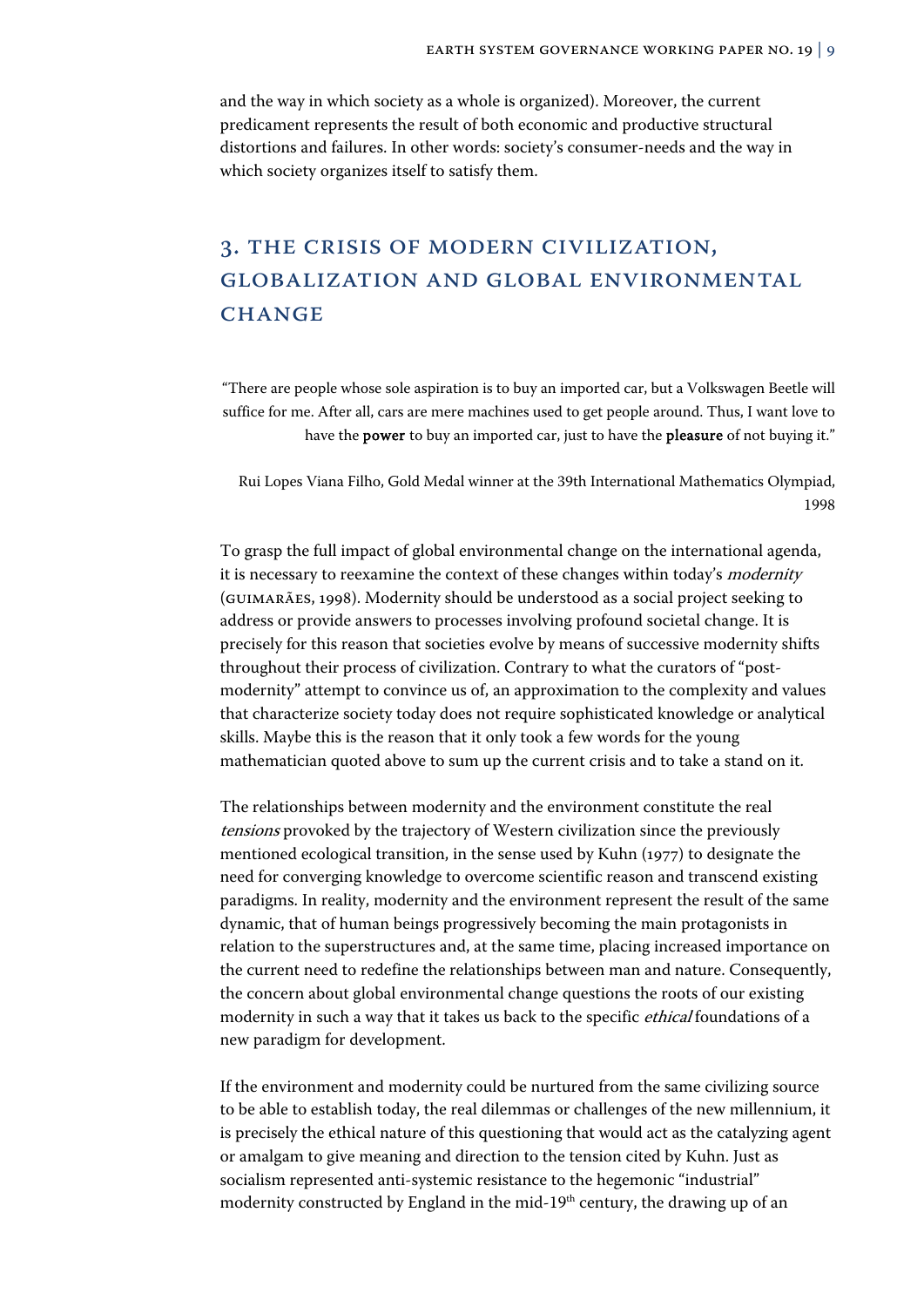international environmental agenda, together with social movements that foster it, represents resistance to the modernity "of consumption" that emerged a hundred years later and is now constructed under the hegemony of the United States (TAYLOR, 1997).

Both these dynamics of resistance only manage to overcome modernity as paradigms of knowledge and public action to the extent that they guarantee a central role for the value options in response to the evolution of social processes and their interaction with the environment. The words of Rui Lopes indicate that being able to specify the true dimension of an automobile in society (i.e. irrespective of the added *status* of being "imported") is in itself an act of extreme lucidity. Thus, exercising one's free will to choose an alternative to satisfy one's needs, besides the social power (the currency of the modernity of consumption), provides humans with *pleasure* as individuals (measure of wellbeing and the currency of the modernity of sustainable development).

These comments about the relationship between modernity and global environmental change requires further clarification about the adjective "global" to qualify environmental change. Actually, the genuine character of globalization has been precisely the transformation of environmental change into a global challenge.

Globalization, a concept that has gained ground since the closing decades of the  $20<sup>th</sup>$ century, appears to have transformed itself into a mystical mantra of contemporary modernity, the chapter of a sacred (and unknown) book about secular society. It is a chapter including almost everything imaginable: demography, economy, international politics, technology, ecology, health, etc. This is just as the real mantras of the Vedas (sacred Hindu books) contain prayers, poetry, oracles, music, choreography, recipes, and so forth. As aptly suggested by Sérgio Boisier, globalization has become the maxim for modern capitalism, i.e. technological capitalism, as it is no longer commercial, industrial or financial (BOISIER, 1999).

To complicate matters further, most of the current scenarios emphasize the process of globalization without shedding any light or clarifying underlying questions (Guimarães, 2001a). Globalization includes differentiated phenomena that frequently lead to contradicting interpretations. Some authors define the process in exclusively economic terms (growing homogenization and internationalization of production and consumption patterns), financial terms (the magnitude and interdependence of international capital movements), or *commercial* terms (increase in external exposure and opening up of national economies). Others prefer to emphasize the character of globalization in terms of its political dimensions (predominance and diffusion of liberal democracy and civil liberties, also as new forms of social participation and public responsibility – "*accountability*") and *institutional* dimensions (predominance of market forces, convergence of mechanisms and instruments used to regulate labor markets and make them more flexible, etc.). There are even others who focus on the speed of *technological change* (their impact on production apparatuses on labor markets and on the structures and relationships involving power in all its forms), and the impressive revolution in the *means of mass communication* (the "massification" of access, transmission and dissemination of information and the possible erosion of cultural identities).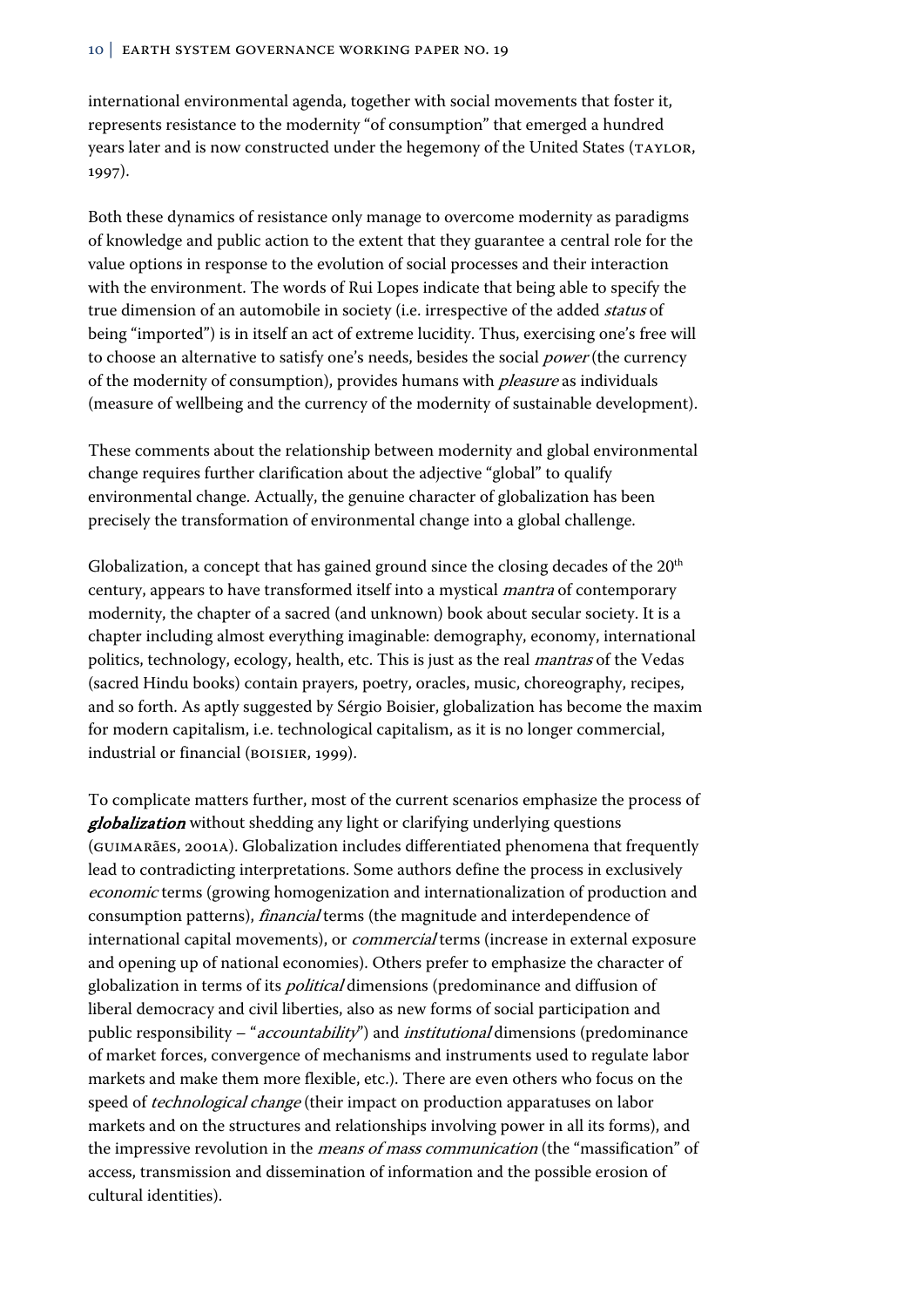Using a distinct approximation to analyze multi-faceted phenomena - clearly focusing on globalization as a *process* rather than as a series of specific vectors, some researchers prefer to analyze the process from the perspective of international relations and the emergence of new alliances and economic, commercial and political blocks. Therefore, many people, including the authors of this work, consider it more pertinent to unveil globalization from the perspective of sustainability. They thus question, for example, the global economic rationale vis-à-vis the logic and pace of natural processes. In other words, even if capital flows may well have become "global", the same trend is not evident in the relation to labor or natural resources.

One can also seriously question the possibilities of a globalization process based on a model of rising and seemingly boundless economic growth. This is especially due to the reality of the exhaustion of many natural resources (for example, fauna, flora and non-renewable energy sources), coupled with the deterioration of natural processes that are crucial to life on earth (the ozone layer, climate, etc.). As one of the pioneers of sustainability, Kenneth Boulding, poignantly remarked, "anybody who believes that exponential economic growth is possible in a finite world is either crazy (...) or an economist" (BOULDING, 1966). Finally, those that subscribe to these and other criticisms point to the increasing social unsustainability of the current style of development. This is a reality of globalization in the midst of inequality and exclusion, which undoubtedly precedes it, but which was undoubtedly exacerbated by the process of globalization itself (SEN, 1989, STIGLITZ, 2002, GUIMARÃES, 2008).

Environmental challenges reveal the most genuine and central aspect of the concept of "globalization" (GUIMARÃES, 2001b). On the one hand, many environmental problems only attract international attention and concern once they have a global impact. On the other hand, local processes, such as burning fossil fuels, alter global dynamics. This happens in such a way that it changes the greenhouse effect and causes climate change. These two affect the whole world, including the vast majority that suffers from its most significant impacts, namely low-lying insular countries. This happens even if they do not contribute to global warming. There is growing scientific evidence that the rise in average ocean temperatures, as a result of climate change, leads to the extinction of coral reefs. Until recently, the degradation of these reefs was due to local processes like plundering, predatory tourism, marine pollution, the destruction of mangrove swamps, etc. Whereas the predominant cause of the degradation today is the process of global warming.

Even more important is the evidence that even if no country is immune to the consequences of global environmental change that seriously disrupt natural life cycles, the solutions to the crisis of global sustainability depend on coordinated action by all countries. In short, globalization came about due precisely to global environmental changes. These changes reveal local dynamics that require international attention as result of their impacts globally, which in return can only be solved globally. This was the main reason why the central theme of "think globally, act locally" emerged at the Earth Summit 1992 in Rio. In fact, global challenges increasingly depend on local sustainability, as recognized by one of the bastions of still dominant development styles, the World Bank (2000).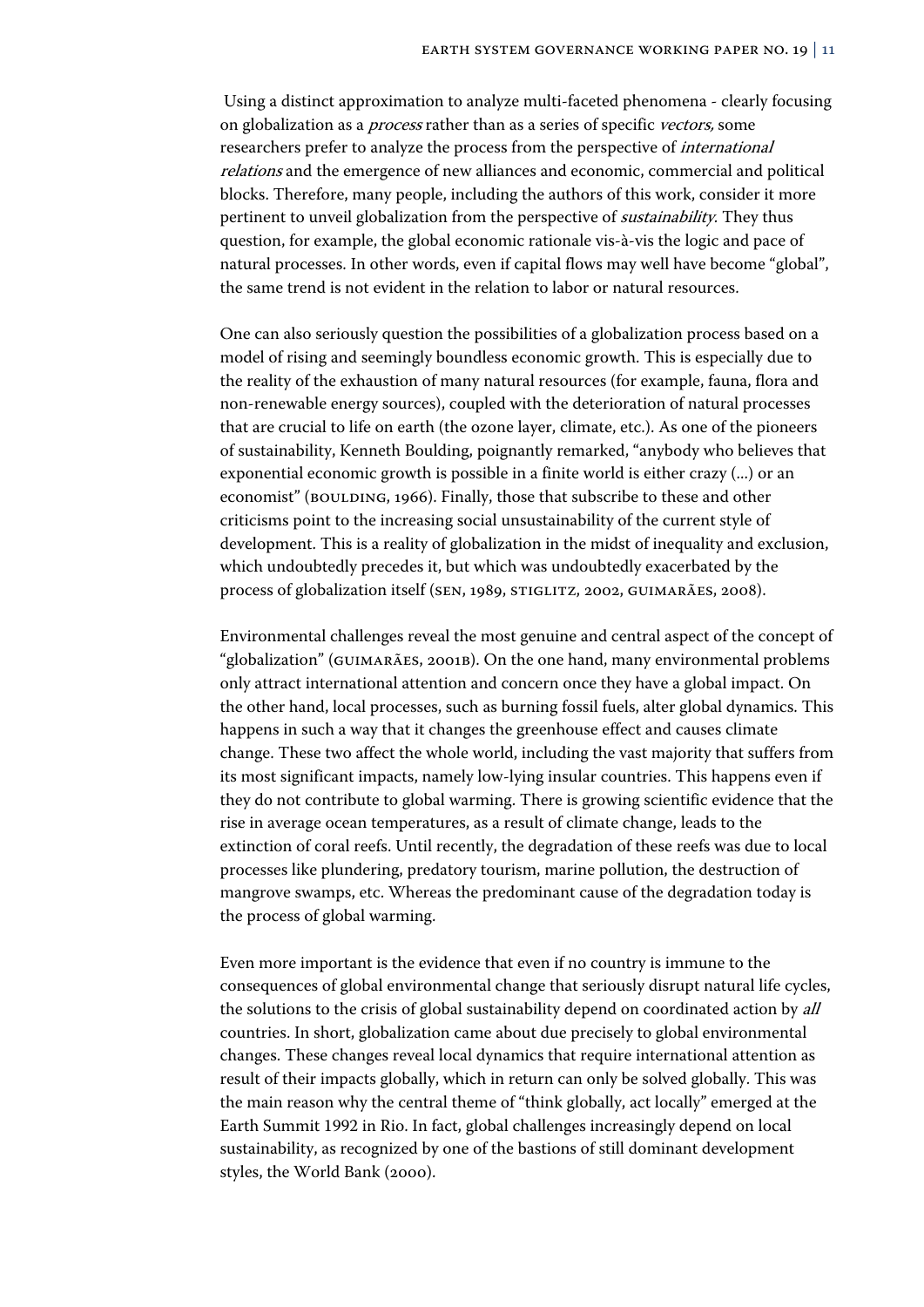In this respect, one should go into more detail with respect to the socio-environmental aspect of these issues, keeping in mind that the character of globalization or at least the neo-conservative ideology that legitimizes the hegemonic modernity – only appears to admit two alternatives for developing countries. Either they integrate fully into the world market (even if in a subordinated and dependent mode), or there will be nothing more for these countries than a reality of backwardness masked by the illusion of autonomous development.

Contrarily, the position defended here presupposes that the crux of the matter is not the inevitable situation of *interdependence* in an increasingly globalized world, but the pattern of insertion that suits developing nations. A pattern that only makes sense insofar as the current patterns of insertion in the world system allow these countries to maintain national control of their growth, as well as to foster alternatives that guarantee social cohesion, cultural identity and environmenal integrity. Octávio Paz (1990, p.57) was right when he said that true freedom and autonomy is defined by the abilty to opt for distinct alternatives: "Freedom is not a philosophy, nor is it even an idea. It is a movement of consciousness that leads us, at certain moments, to utter one of two monosyllables: Yes or No." As Alfredo Calcagno, father and son, indicated in their brillant book desmystifying neoliberalism:

We are told that we must all board the modernity train (as if there were only one), even though we do not know where it will take us, we do not know whether we will be allowed to board it as full-fare passengers or service personnel who are sent back to their origin once the trip is over, or whether we will become immigrant labor once we reach the final destination. In short, we are being counseled, as sovereign countries, to adopt a behavior that no liberal (as a matter of fact, not even a sane person) would embrace at a railroad station. (CALCAGNO AND CALCAGNO, 1995, P. 265).

In short, the crisis of the current paradigms of development provoked by global environmental change hinges on the exhaustion of a particular style of ecologically predatory development, which is also socially perverse, politically unjust, culturally alienated and ethically repulsive. At stake is overcoming the paradigms of modernity that have defined and guided the development process. They've done this by substituting them with a paradigm for sustainable development that puts human beings at the center of the development process. Economic growth is then considered as a mean and not an end in itself. It therefore protects life opportunities for current and future generations, which respects the integrity of the planet's life support systems. It finally guarantees a quality of life that reflects the dignity necessary for all living beings.

# 4. ETHICS AND POLITICS: THE MAIN CHALLENGES POSED BY THE CRISIS OF SUSTAINABILITY

One of the myths, laid to rest by the scientific community, is that all global environmental change –climate change in particular– responds to "natural" planetary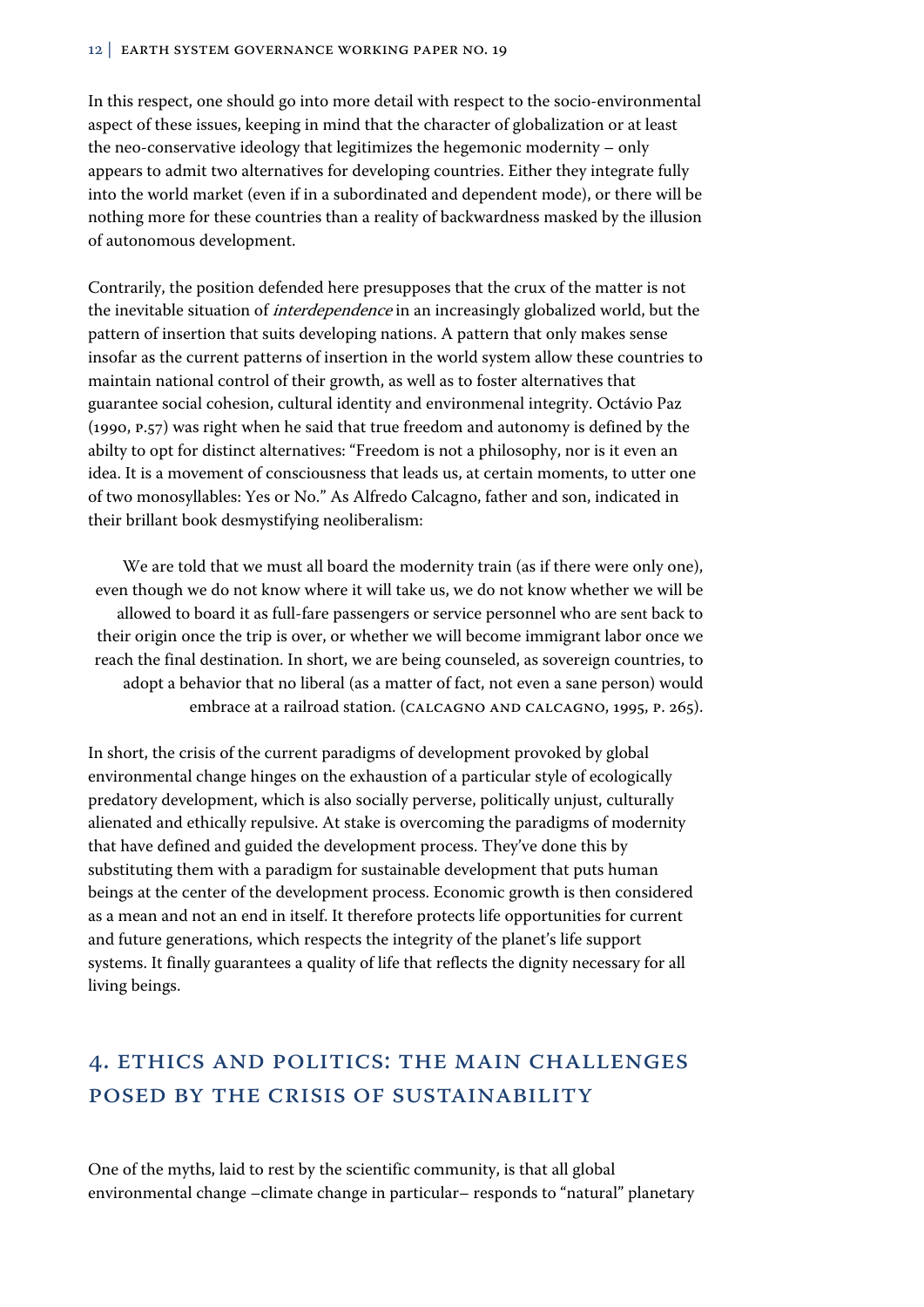cycles. Nowadays, there is no longer any question that most of these changes have been provoked by human actions. However, we still have to correct one unfounded belief. It is adequate to state that most of the difficulties in adequately facing the environmental crisis are caused by institutions and international regimes created for a world which is virtually and literally in extinction. Yet, the fact is that both individual and collective human action has led to the current lack of sustainability. This happened directly through decisions made about production and consumption or indirectly through institutions. Therefore it is the result of either individual and/or collective human actions and decisions. In brief, we have to accept that global environmental change is not driven by institutions but by the concrete actions and decisions adopted by human beings throughout history.

As a result, what the world faces today is neither a *deficit* in terms of science nor an institutional *deficit*. Although a great deal of scientific uncertainty still exists. It is no longer about the causes, but regarding the consequences of global change. As long as institutional difficulties persist, the current deficit is clearly a political one, and involves the implementation of decisions already repeatedly taken. As stated by the Ambassador of Granada, Dessima Williams (2009), who presides over the Alliance of Small Island States: "We came here as ambassadors for our planet to warn Western societies that we need to take action, NOW."

The greatest challenge today tends to be less of an institutional nature or a question of governance. As stressed at the beginning of this analysis, the core challenge is essentially *political* in nature, and relates to concrete actions taken by specific and clearly identifiable *players*. It is therefore pertinent to refer to the seminal analyses made by one of the leading political scientists of the 20<sup>th</sup> century, namely Aaron Wildavsky (1979), who even indicated in the title of what is today a classic in the analysis of public policies, that we should "Speak truth to power." Unfortunately, the current reality of world power appears to be responding negatively to Wildavsky's warnings. In a more recent discussion among some of the most preeminent political scientists about the current environmental challenges, Immanuel Wallerstein (2002) cited Wildavsky, but arrived at a rather negative conclusion: "Is power ready to listen?"

These difficulties about "speaking truth to power" immediately brings to mind the work of Jared Diamond (2006), the study of societies that failed in the past, some of which are now extinct, and comparing them with existing societies. Diamond shows us the inability of these societies to: (1) *anticipate*, (2) *perceive*, (3) *communicate* and (4)  $act$  in order to correct the directions they were heading in view of the negative tendencies, and to overcome the threats that put the community's very survival at risk.

Undoubtedly, humankind has reacted adequately to the first three challenges cited by Diamond. It tackled the most serious threats associated with global environmental change, namely that represented by the rise in mean temperatures in the earth's atmosphere. The aim of setting up the IPCC (Intergovernmental Panel on Climate Change) was precisely to respond to the political interests of powerful players who insisted in discrediting the scientific warnings on global warming. Created in 1988, with scientists from over 130 countries, the IPCC published in 2007 the first report that showed scientific evidence that actions taken by mankind were the main non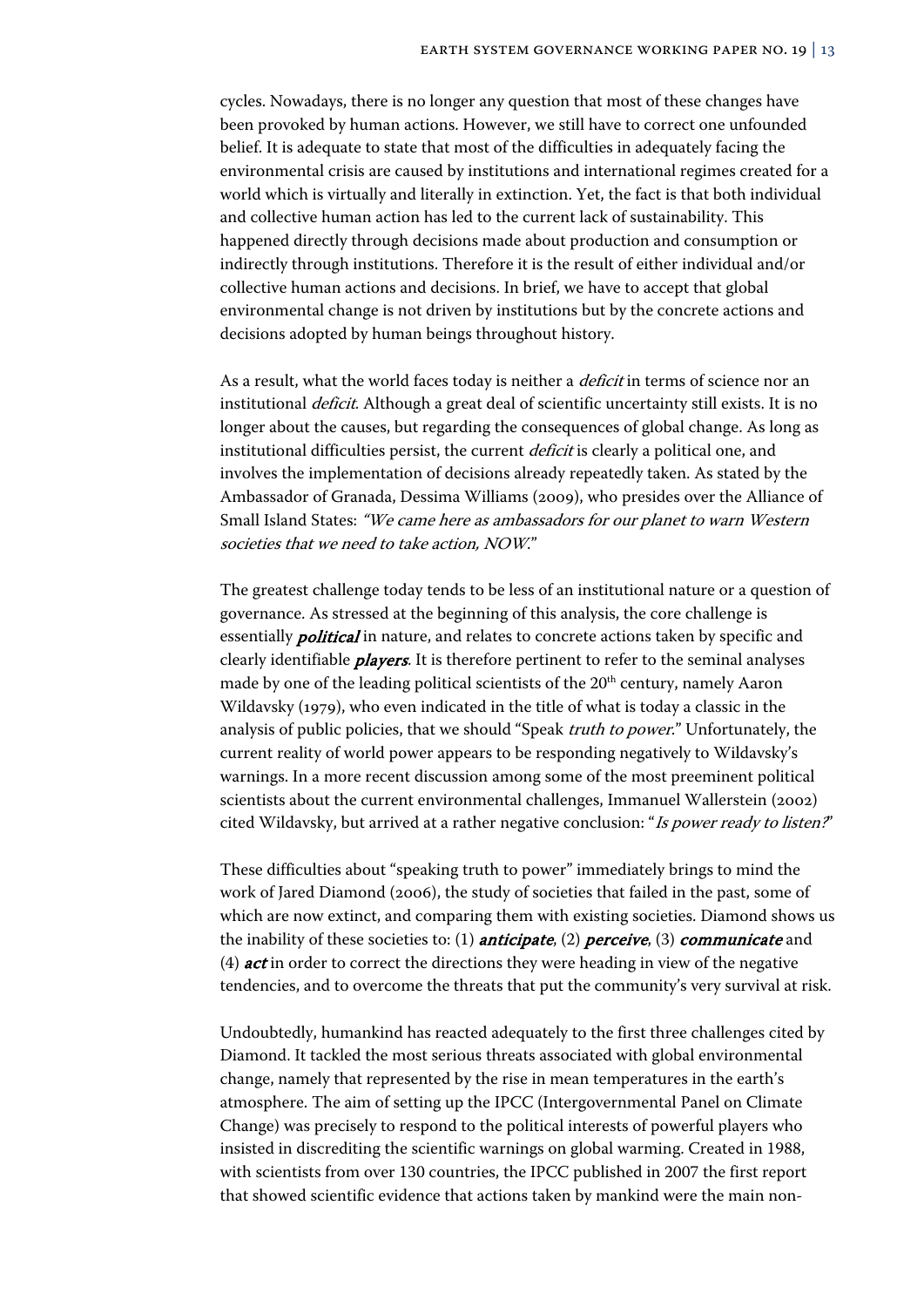natural causes of climate change today. In other words, ever since that moment no one can suggest that the world has not shown the capacity to *anticipate* the threat of the greenhouse effect.

On the other hand, even though the IPCC reports are revised and approved by experts and official government representatives (thus representing both Science and Power), there are innumerous international organizations dedicated to the study and diffusion of scientific initiatives on the topic of global environmental change. Among these is the IHDP – International Human Dimensions Program on Global Environmental Change, the ESSP - Earth System Science Partnership, the IGBP - International Geosphere-Biosphere Program, DIVERSITAS, the integrated international program for the science of biodiversity, the WCRP – World Climate Research Program, among many other national and international initiatives. Thus, it would be equally erroneous to fail to acknowledge that the world has already sufficiently displayed evidence to have **perceived** current environmental threats.

Finally, global environmental change issues, previously restricted to a relatively small circle of environmentalists and scientists, are now an integral part of the international agenda, and one of the most frequent concerns voiced by individuals. Global warming has already been the main subject at various summit meetings around the world. The UN Security Council and the so-called G-8 and G-20 nations have even discussed it. They gather representatives from the richest and most powerful countries on the planet.

When one of the authors of this paper had the privilege of working as the Technical Coordinator of the National Report submitted by Brazil to the Earth Summit 1992 in Rio, issues such as biodiversity, the greenhouse effect, the ozone layer, among others, were relatively unheard. At any meeting, a brief introduction was always needed to explain the significance of each of these issues. Nowadays, less than two decades later, they are a part of our daily life, the subject of special articles and reports in the media. Indeed, it is very difficult to find someone who does not have an opinion on each aspect of global environmental change, whatever his or her occupation is, social position or interests as a citizen. In other words, the scientific and political community has similarly not failed to *communicate* the increasingly imminent dangers to humankind.

Consequently, the key issue is to try to reverse the flagrant failures to **act** shown by key players with decision-making powers. To do this with a view to remove the causes of the scientifically proven threats, as well as the disastrous consequences that have been equally scientifically proven. Furthermore, until very recently, science was really only concerned about simply proving the consequences of global environmental change. Today, with every new study and every new report, the scientific community is obliged to acknowledge that its predictions have not turned out as they originally thought or indicated. The scenarios for the future are getting successively worse, both in terms of the magnitude of the changes and in the timeline in which humankind will begin to feel their negative effects.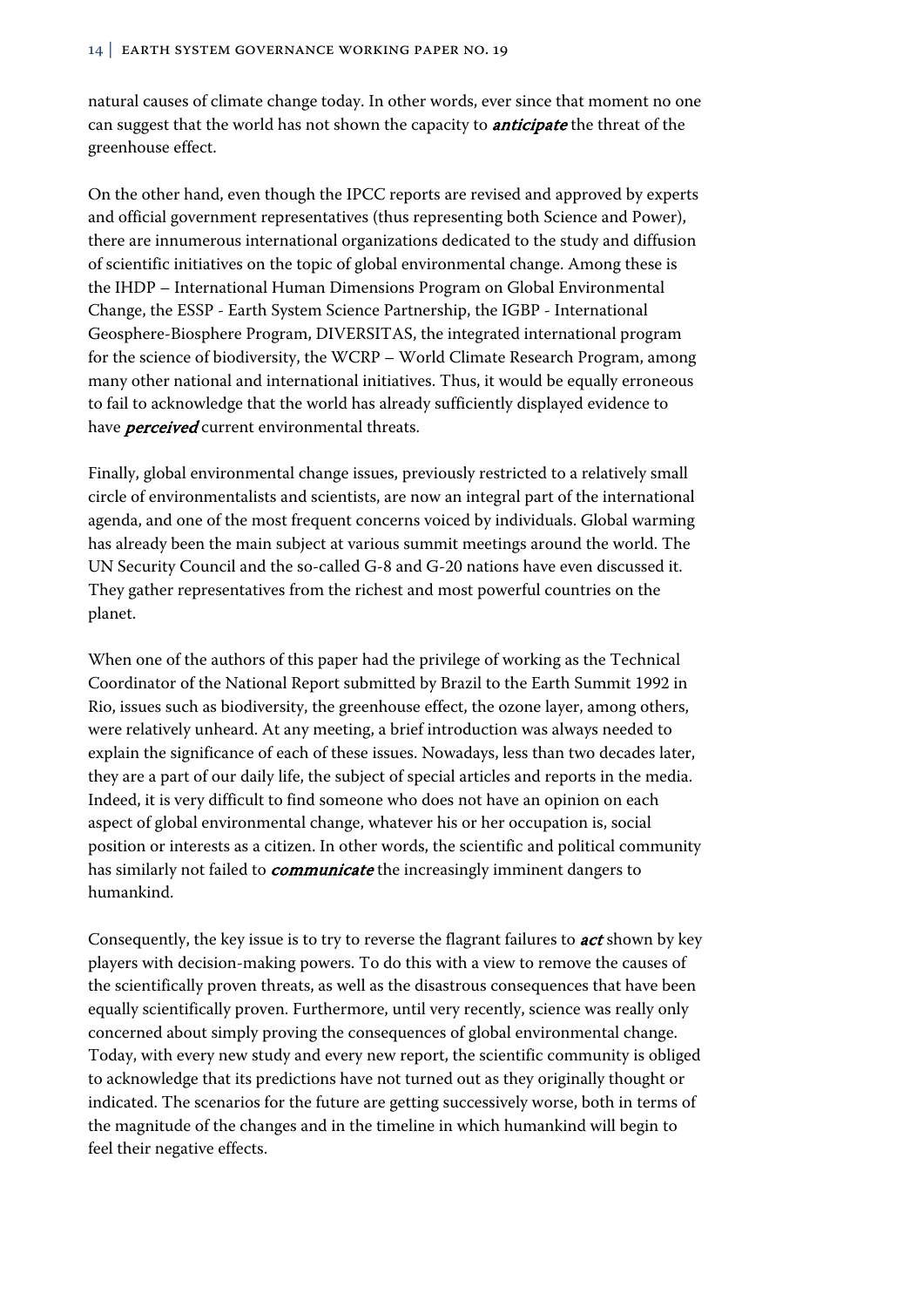In light of this reality, it can be argued that there is no lack of knowledge or public awareness to act. Neither is there some sort of blindness, typically shown by powerful players. Powerful players that in general only see and act based upon short-term objectives, such as those working in the economic and financial markets. What persists today is not a lack of political will, but an excessive political will  $not$  to act in the required direction.

The financial crisis that assailed the world in mid 2008 should be sufficient to silence the voices that still insist on justifying inaction despite the seriousness of the situation, by referring to interests of an economic nature that "prevent" the adoption of the necessary measures to avoid the collapse. In this case, no one can say that science did not *anticipate, perceive* and *communicate* the seriousness of the situation. Economists like Nouriel Roubiny from the University of New York, Robert Schiller from Yale and Paul Krugman from Princeton all alerted us, amongst others, on several occasions in the two years preceding the crisis about the iceberg approaching: the speculative and devastating Titanic of Wall Street. In fact, proving the accuracy of the analyses of Jared Diamond, the financial crisis clearly demonstrated that, despite the initial (and politically-motivated) blindness to the warnings, immediately after the crisis struck, a large number of political players decided to **act**, and act *immediately*. Indeed, they decided to *act* in a historically decisive and unprecedented way.

A mere couple of weeks after the crisis broke loose, the powers finally decided to "listen" to what (economic) science had to say. Naturally, this did not happen due to the strength of the arguments or irrefutable "scientific" facts, but as a result of the domino effect of successive "financial collapses". During this period the world discovered that the funds that remained unavailable until now to reverse poverty, ensure compliance with the Millennium Development Goals (MDGs), or to adopt the most urgent measures required to reverse global warming, suddenly appeared "out of nowhere" to deal with the financial crisis. Despite the discrepancy between the estimated volumes of financial resources offered by governments to deal with the crisis – between six and eleven trillion US dollars – this represents over two-and-a-half times the total cost set aside to rebuild Europe after the Second World War in what became known as the Marshall Plan.

To illustrate the strength of this "political will" to act, suffice it to stress that the volume of capital resources provided to the financial sector until the end of 2009 was equivalent to more than 130 times the total volume of Official Development Assistance (approximately US\$80 billion in December 2008), or 55 times more than the volume of Net Foreign Direct Investments (approximately US\$200 billion in the period between 2000 and 2007). If, instead of handing this bailout to financial institutions that collapsed due to their own faulty (often crooked) actions, the funds were distributed directly to those in debt, the result could have been truly impressive, and the crisis would undoubtedly have had a different outcome. Even computing the total population of North America, Western Europe and Japan (the regions that sparked off – and suffered most from – the effects of the "global warming" of financial speculation), this would have been equivalent to giving US\$50,000 to each household in these countries. This is however a seriously overestimated figure as the population affected was infinitely smaller. The U.S. for instance, indicated that the population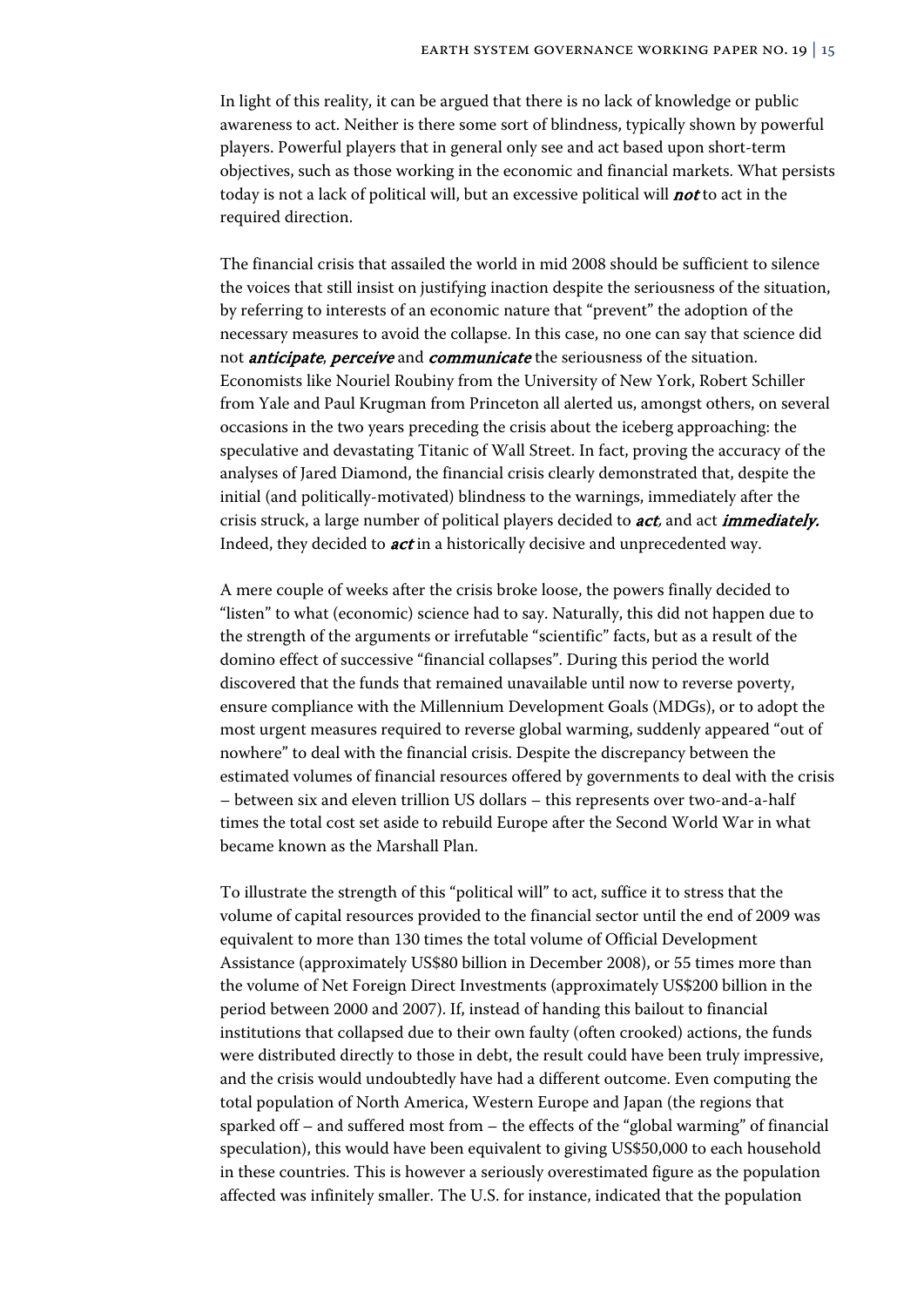affected was likely to have been 1.5 million. Undoubtedly, the outcome would have been different and the repercussions on the "real" economy would have been radically different.

Whatever the case, since an analysis of the Political Economy of the current world power structure or the financial crisis per se is outside the scope of this study, the important aspect is to emphasize that the financial crisis, by confirming the words of Jared Diamond, reveals that that crisis provoked by environmental change seems to obey the same trajectory of societies that collapsed in the past. Fortunately there are enough favorable examples of the relationship between Science and Power that may offer past hints on how to avoid impending disasters.

The decline of the nuclear energy generation industry in the 1970s and 1980s provides us with a clear illustration of the results of the alliance between scientists and social movements, which cannot be explained by alluding solely to institutions or governance. It was society as a whole that, to a certain extent, took the issue "to the streets" and ended up prevailing, despite the barriers of institutions and governance. Perhaps the best (and most successful) example of this dynamic has been also the antismoking policies. In this case the alliance between Science and Society was strong enough to prevail over the interests of one the most economically powerful players in the world, the tobacco industry, and forced political elites to act and place heavy restrictions on smoking.

What is obvious from this analysis is that the challenges mentioned reveal the central role of an *ethical* and *political* discussion on global environmental change. As summed up by Klaus Schwab, founder of the Davos Economic Forum, a few weeks after the financial crisis emerged:

"Although they are crucial for the future of the global economy, the regulations are insufficient [...] the management of a company should be directed at all the agents linked to it. The principles of the theory require administration beyond the exclusive interests of shareholders, and should be founded on the trust of all the interested parties to guarantee the prosperity of the business [...] We need a philosophy of **business administration based on professional** ethics rather than on the maximization of profits." (SCHWAB, 2009, P. 6, emphasis added).

A necessary warning seems appropriate at this point. A warning that to a certain extent summarizes the lessons of what has been analyzed so far. It is (scientifically) crystal clear that the "iceberg" of the consequences of environmental change can already be seen on the horizon. It is also scientifically and socially well known that it is difficult to alter the course of a "Titanic" such as the global society of today. This leads us to raise the following two points that may serve as suggestions for future research.

It is necessary to assign priority to *transversal* issues, particularly those related to ethical aspects related to distributive factors in terms of environmental change and the types of relationships that exist between the scientific community, the *polis* and civil society. After all, the scientific community both in natural sciences and particularly social sciences, has shown itself to be one of the best and most accurate binoculars that society has to scan the horizon. It was this very eyepiece that initially detected the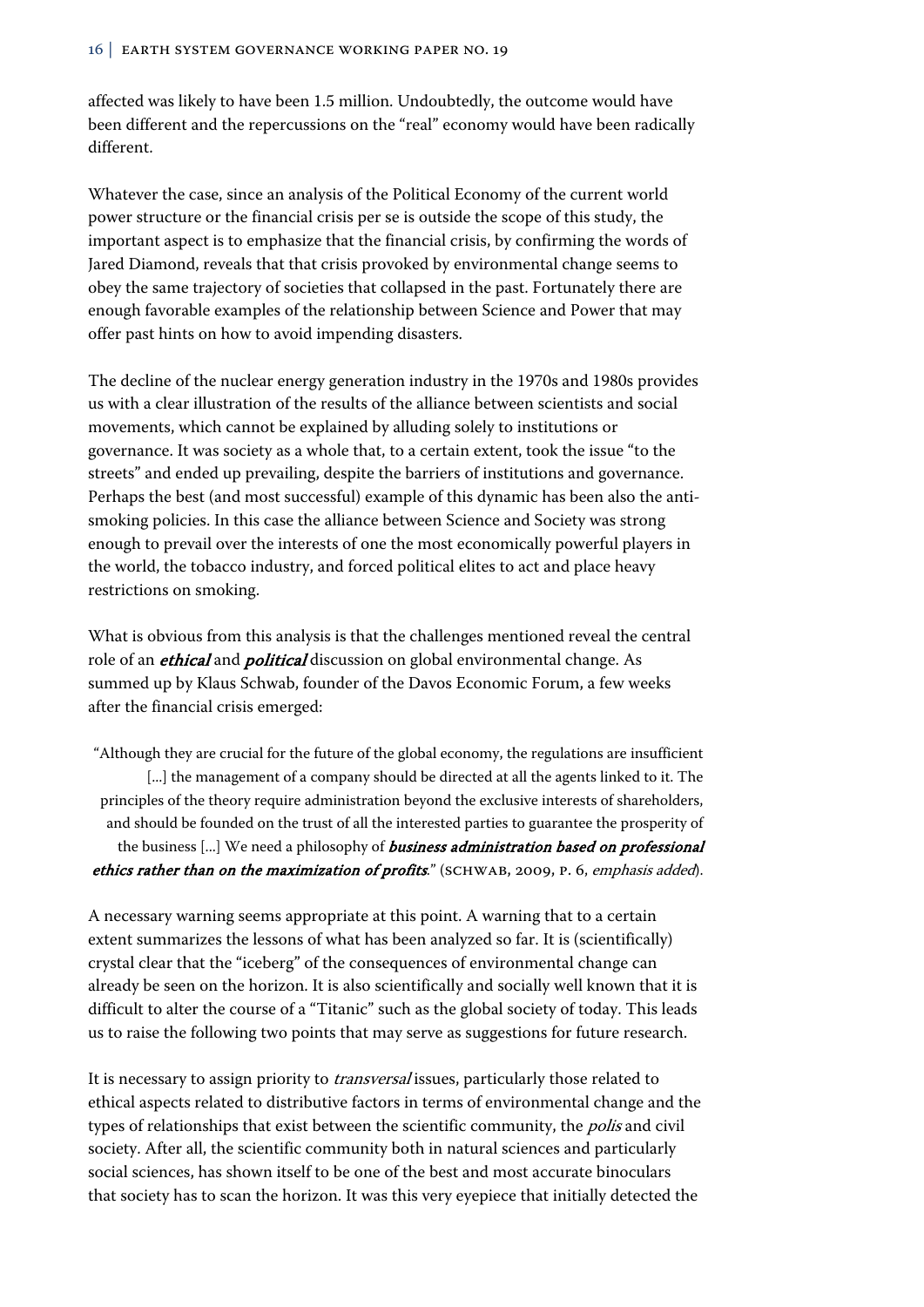presence of the climate change iceberg and, more recently, the speed in which it is getting closer.

On the other hand, new modes of action should also be created. It is on record that the crew of the Titanic *anticipated, predicted and communicated* the imminent collision well ahead of time. It would have been disastrous, at that particular juncture, to begin a scientific debate about the *governance* of the Titanic, or even about the institutions of the naval industry. As a typical example of what we might classify as part of the "Jared Diamond syndrome," the absence of timely **action** by those with the decision-making power to alter the course of the Titanic. If **action** were undertaken it would have avoided the collision and sinking without much difficulty. Unfortunately, the reasons for not acting were strikingly similar to those used by those in power today. They believed the Titanic was simply "unsinkable." Worse still, they refused to take preventive measures *under the assumption* that, if they were wrong, the results would indeed be disastrous, as they proved to be.

The captains of our current Titanic cannot hide behind this subterfuge. After all, we live in an era that has accepted the principle of precaution, a basic tenet for international concerted action. It teaches us that in situations of scientific uncertainty (which is no longer the case), this in itself does not justify inaction. This is so for the simple fact that, if the negative hypothesis is confirmed, the consequences could be tragic, and it will probably be too late to avoid a collapse.

Unlike the normal disclaimer in work of fiction, any similarity between the current crisis and the metaphor proposed here and today's reality are  $no$  mere coincidence.

## 5. FINAL CONSIDERATIONS

After the analysis above, we realize that the relationship between human dimensions and global environmental change proposes a new paradigm for the current society, which involves the awareness, that globalization has a central role in the current environmental hazards. It is an issue, which requires the existence of actors, culture and values, as well as the availability of knowledge and of material, human and psychosocial resources – i.e. new modes of action should be created on the governance system.

 In short, it is already too late to reduce the crisis of development caused by global environmental change to a question of ensuring that the air we breathe, the water we drink and the soil from which we produce our food are all clean. To acknowledge that we are indeed all passengers on the same Earth "space ship" is indeed sober, as we all suffer from the same effects of the ill health of our planet's vital systems. Yet, our current predicament cannot be resolved with simplistic solutions, barely disguising the political interests of each passenger or crew member. When all countries, rich and poor, are reminded of their common responsibilities as far as current and future generations are concerned, it should be recalled that there also exists a reality of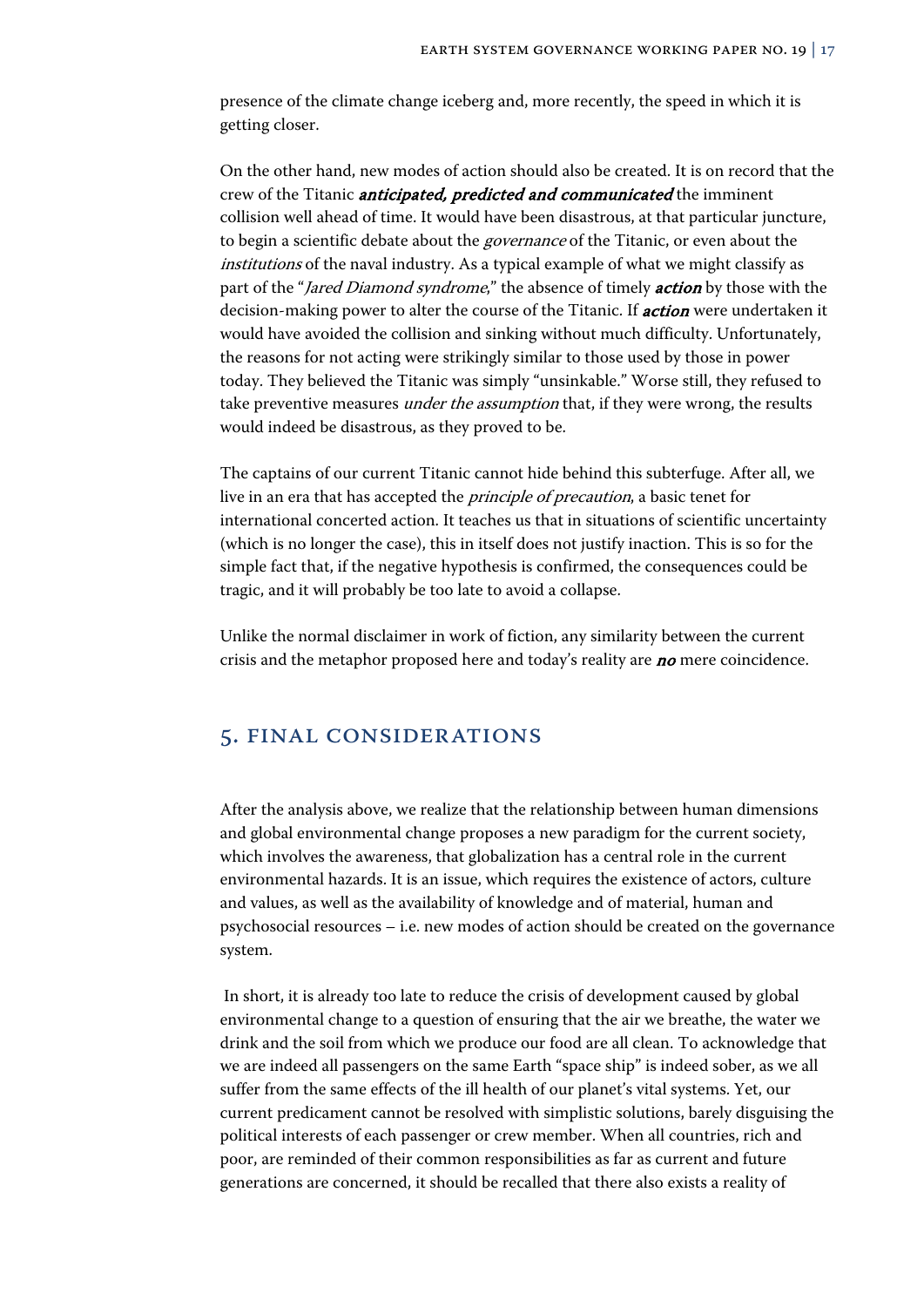domination that governs both the diachronic relationships between different generations and those of a synchronous type between human beings and nature.

Before looking for technical or scientific arguments to back up and offer legitimacy to the necessary decisions to overcome the socio-environmental crisis, we have to foster adequate political alliances. The "rationality" is defined according to the interests of the players involved. We can no longer repeat the catch-all phrase that there is a "lack of political will." As suggested already, what exists now is an "excess of political will" not to adopt the necessary decisions required to correct the extant course of civilization.

The time for the rhetoric of the conservative elites is running out faster than the melting of the glaciers. It is a fact that the laws of society take time to mature and depend fundamentally on human volition to change them, but the laws of operation of natural systems obey their own set of rules and do not wait for human action to show signs of their degradation, as the human, social and economic effects of global environmental change dramatically indicate.

The study of past civilizations provides us with sufficient evidence of societies that, despite their economic, social, technological and even military strength, disappeared as a result of their inability to recognize the socio-environmental limits of their style of development. For the same reason, no single human being should be condemned to a brief or miserable life just because they were born "into the wrong class, in the wrong country or into the wrong gender" (PNUD, 1994).

For development to exist and become sustainable, it is necessary to have more than the pure and simple accumulation of wealth, as improvements in the quality of life and the happiness of people are also needed. Changes must transcend the mercantile expressions of market transactions to include social, cultural and ethical dimensions. A generation dominated by poverty, exclusion and the degradation of the environment, as well as an increase in the predatory use of resources, the alienation and loss of human identity, is in fact the best guarantee that there will be no future generation at all, at least not a generation that will be worth being a member of.

Dwight Eisenhower had good reasons to voice his concerns when he left the Presidency of the United States, denouncing the dangers of an emerging industrialmilitary complex, particularly in view of the fact that peoples all over the world were already tired of war and the consequent militarization of society. The desire for peace was felt so intensely that Eisenhower forcefully warned in his now famous Farewell Address: "one of these days the governments should step aside and let them [the people] enjoy it" (LYON, 1974, p. 845). The moment has arrived now when social and political institutions should remove themselves from the way so as not to prevent the transition into a more sustainable future.

The time has come when modern institutions should pave the way for our societies to learn how to tackle the unequal distribution of resources and the vulnerability of our natural systems in a sustainable manner. Technocratic criteria of economic efficiency and innovation, exclusively guided by market forces are not conducive to redress social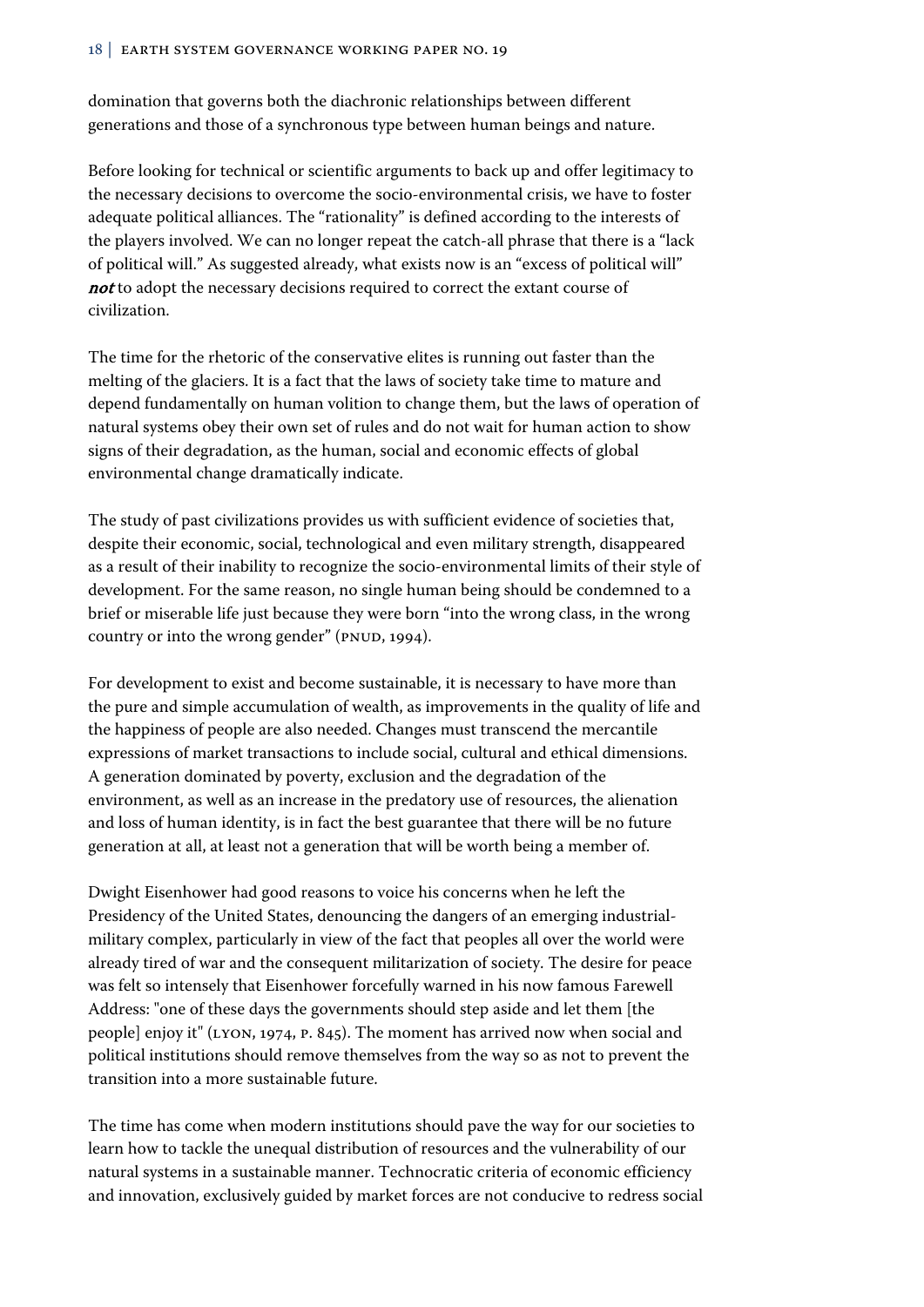inequalities, and even less to ensure the rational use of natural resources. History shows us that the intensive mobilization of productive factors leads to the predatory use of environmental services and tends to reproduce pre-existing social conditions. Sooner rather than later we will all have to pay the price for this environmental and social irresponsibility. The resurgence of violence and international terrorism represents perhaps nothing more than the tip of the iceberg waiting to sink the ship of unsustainable globalization.

The reality of relationships between human beings and nature manifested in modern society immediately renders the words of C. S. Lewis: "Man's power over Nature turns out to be a power exercised by some men over other men with Nature as its instrument" (Lewis, 1947, p. 69). This being the case, the possible solutions to global environmental change via sustainable development will have to be found in the social system itself, and not in any technological or market-based delusions. The position asserted by Brazil at the 1992 Earth Summit in Rio reflects Lewis lessons: "in situations of extreme poverty, the individual marginalized by society and the national economy has no commitment whatsoever to avoid environmental degradation, insofar as society is able to not prevent one's own degradation as a person" (Guimarães, 1991b, p. 17).

Similarly, if we project the realities of power among human beings over the long term, and the implications established by historical patterns of incorporating nature, the current situation reveals itself to be even more cumbersome. As previously mentioned, the relationships of power are synchronic, but also reveal a diachronic asymmetry of power between successive generations. In other words, each generation exercises power (the way in which it intervenes in nature) over the generations that follow. This happens while these, by modifying and attempting to restore their inherited natural heritage, resist and try to limit the power of their predecessors. Repeated indefinitely, rather than achieving more power over the natural world, this process ends up producing a far more precarious balance in society.

By definition, the further in the future a generation is the more it will live through a period closer to the extinction of the species, and the less power it will have over nature and other human beings. In his conclusion C. S. Lewis stated (at a time when sustainability nor sustainable development was not yet in fashion), "Human nature will be the last part of Nature to surrender to Man [...] and those submitted to its power will not be men at all: they will be artifacts. Man's final conquest will prove to be the abolition of Man" (Lewis, 1947, pp. 72-77).

Jared Diamond has good reason to reproduce the question a student posed to him: "What did the Easter Islander who cut down the last palm tree thought while he was *doing it*?" (DIAMOND, 2006, P.114). Unfortunately, globalization, with all the beneficial effects it has produced, has made us all the inhabitants of a global "Easter Island," which has become Earth itself. The most significant difference between our society today and past civilizations is precisely that. If and when our collapse does effectively occur, for the first time in history it will be the collapse of all societies, in a globalized domino effect, with everyone suffering and, eventually, all life forms withering away.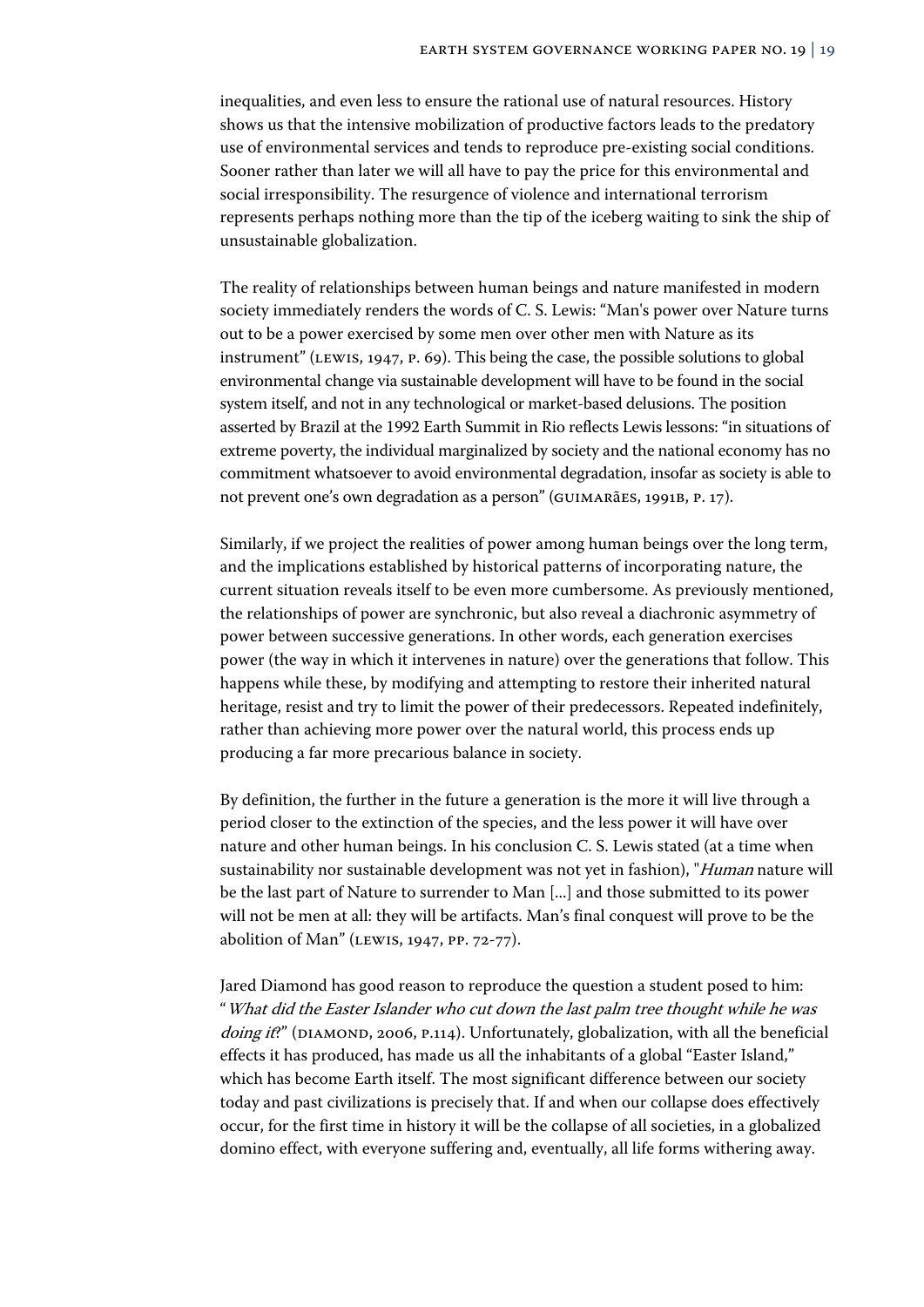Faced with this prospect, it is better to be optimistic and believe in the human capacity to reinvent itself, and thus heed the advice of Dennis Gabor (1964), winner of the Nobel Prize for Physics in 1970, when he suggested that: "the future cannot be predicted, but futures can be invented. It was man's ability to invent which has made human society what it is" (1964, p.161). As similarly suggested by Einstein, "there are only two ways to live; either believing that there are no miracles or accepting that life is a miracle".

We do not need any more science about global environmental change to make our decisions. In fact, they have already been stated many times, but have never been acted upon or advanced beyond the realms of intention or rhetoric. One way of avoiding a collapse is to follow the example set in the 1970s, 1980s and 1990s, particularly after the 1972 UN Conference on the Human Environment in Stockholm, as it was society that put the environment on the public agenda of international concerns, based precisely on research carried out by the scientific community.

Unfortunately, due to its ego science turned its back on society. The natural and social scientists who conduct research into global environmental change will have to leave their Ivory Towers and, emulating the example of the medical community regarding smoking, engage in debates with decision-makers and social movements. As was suggested above, one of the high points during the last century was when the scientific health community teamed up with society in an ethically correct project in all its aspects. As President Eisenhower suggested in his farewell speech, in a situation such as this, the "political leaders" end up being forced to accept the leadership of society.

Future generations will not forgive us if we act like the orchestra on the Titanic in the final moments before it sank. It is no longer the time to debate the science, governance, the institutions or players involved in change. It is time to act.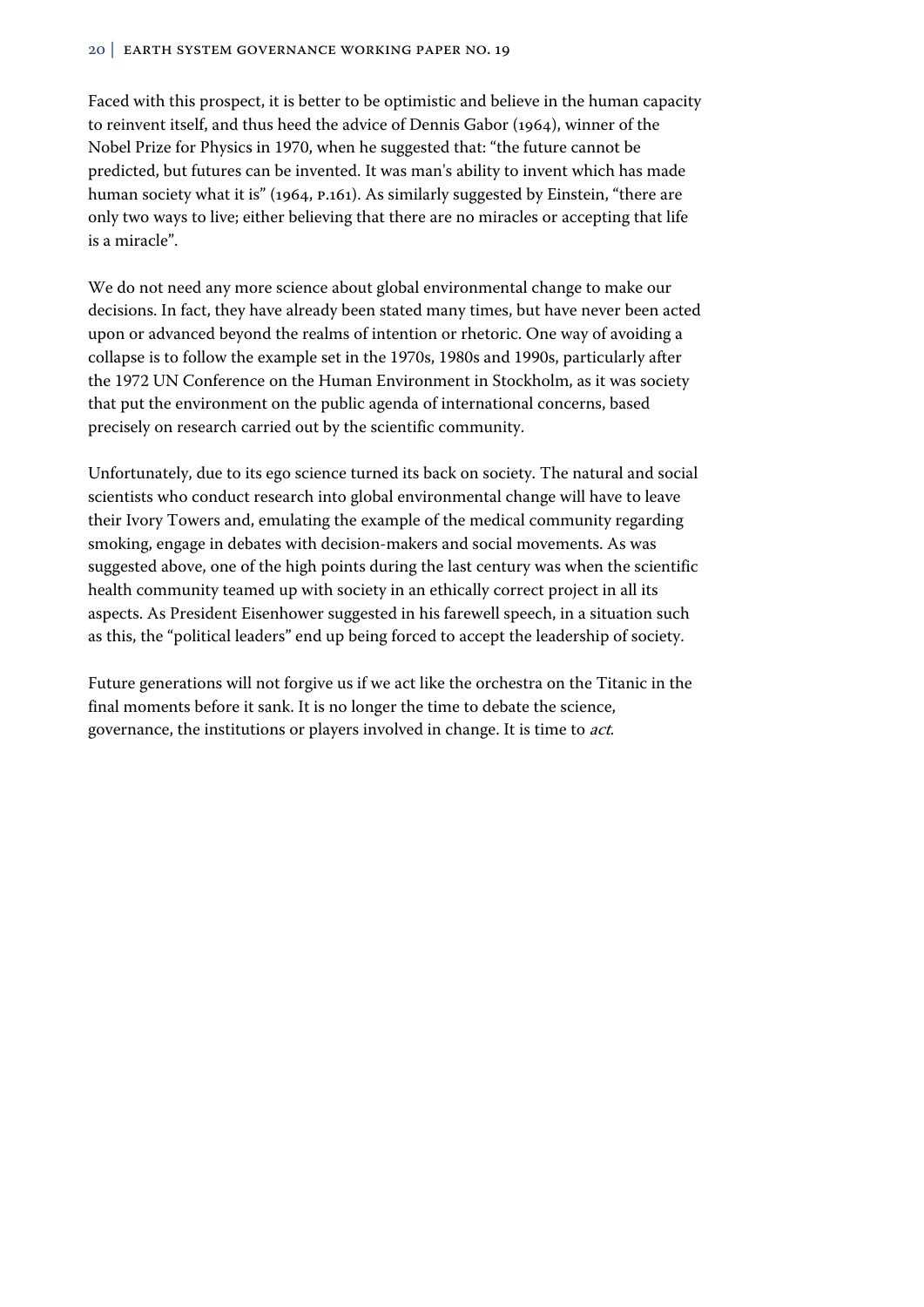### **REFERENCES**

BENNETT, J. W. 1976. The Ecological Transition: Cultural Anthropology and Human Adaptation. Nova York: Pergamon Press.

Biermann, F., M. M. Betsill, J. Gupta, N. Kanie, L. Lebel, D. Liverman, H. Schroeder, and B. Siebenhüner, with contributions from K. Conca, L. da Costa Ferreira, B. Desai, S. Tay, and R. Zondervan. 2009. Earth System Governance: People, Places and the Planet. Science and Implementation Plan of the Earth System Governance Project. Earth System Governance Report 1, IHDP Report 20. Bonn, IHDP: The Earth System Governance Project.

BOISIER, S. 1999. Deshojando Margaritas: Me Quiere Mucho, Poquito, Nada… O la Importancia Potencial de las Bioregiones en el Crecimiento y Desarrollo Territorial en la Globalización del Tercer Milenio. [S.I.]: Interagency Technical Committee for the Forum of Ministers of the Environment in Latin America and the Caribbean.

BOULDING, k. E. 1966. The Economics of Spaceship Herat: Environmental Quality in a Growing Economy. Baltimore, the John Hopkins University Press.

CALCAGNO, A. E.; CALCAGNO, A. F. 1995. El Universo Neoliberal: Recuento de sus Lugares Comunes. Buenos Aires: Alianza Editorial.

DIAMOND, J. 2006. Colapso: Como as Sociedades Escolhem o Fracasso ou o Sucesso. Rio de Janeiro: Editora Record.

DUNCAN, O. D. 1961. From Social System to Ecosystem. Sociological Inquiry. Chicago, v. 31, p. 140-149, Winter.

GABOR, D. 1964. Inventing the Future. London: Pelican Books.

GUIMARÃES, R. 1991a. The Ecopolitics of Development in the Third World: Politics and Environment in Brazil. Boulder: Lynne Rienner Publishers.

GUIMARÃES, R. 1991b. O Desafio do Desenvolvimento Sustentável: O Relatório do Brasil para a Conferência das Nações Unidas sobre Meio Ambiente e Desenvolvimento. Brasília: Presidential Press Secretariat. p. 13-24.

GUIMARÃES, R. ; MAIA, K. 1997. Padrões de Produção e Padrões de Consumo: Dimensões e Critérios de Formulação de Políticas Públicas para o Desenvolvimento Sustentável. In: LEROY, J., MAIA, K. e GUIMARAES, R. Brasil Século XXI: Os Caminhos da Sustainability Cinco Anos Depois da Rio-92. Rio de Janeiro: FASE. p. 385-397.

GUIMARÃES, R. 1998. Aterrizando una Cometa: Indicadores Territoriales de Sustentabilidad, Revista Interamericana de Planificación. Cuenca, n. 119 y 120, jul-dez, p. 7-58.

GUIMARÃES, R. 2001a. A ética da sustenabilidade e a formulação de políticas de desenvolvimento. In: VIANA, G. et al. (Org.) O desafio da sustentabilidade. São Paulo: the Perseu Abramo Foundation. p. 43-71.

GUIMARÃES, R. 2001b. Fundamentos Territoriales y Biorregionales de la Planificación, Serie Medio Ambiente y Desarrollo. Santiago, Chile, v. 39, July.

GUIMARÃES, R. 2008. Globalização, Desigualdade e Pobreza: A Insustenabilidade Socioambiental do "Livre-Comércio" Desigualdade & Diversidade, Revista de Ciências Sociais da PUC-RJ. Rio de Janeiro, v. 2, pp. 109-103, January-July.

INTERNATIONAL HUMAN DIMENSIONS PROGRAMME ON GLOBAL ENVIRONMENTAL CHANGE. 1999. Global Environmental Change and Human Security Science Plan. Bonn: IHDP, n. 11, June.

KUHN, T. 1977. The Essential Tension: Selected Studies in Scientific Tradition and Change. Chicago: the University of Chicago Press.

LEWIS, C. 1947. The Abolition of Man: How Education Develops Man's Sense of Morality. Nova York: Macmillan Publishing Company.

LYON, P. 1974. Eisenhower: Portrait of the Hero. Boston: Little, Brown & Co.

MARTINEZ-ALLIER, J. 1995. The Environment as a Luxury Good or Too Poor to Be Green? Ecological Economics. Amsterdam, v. 13.

MEAD, M. 1970. Culture and Commitment. Nova York: Doubleday.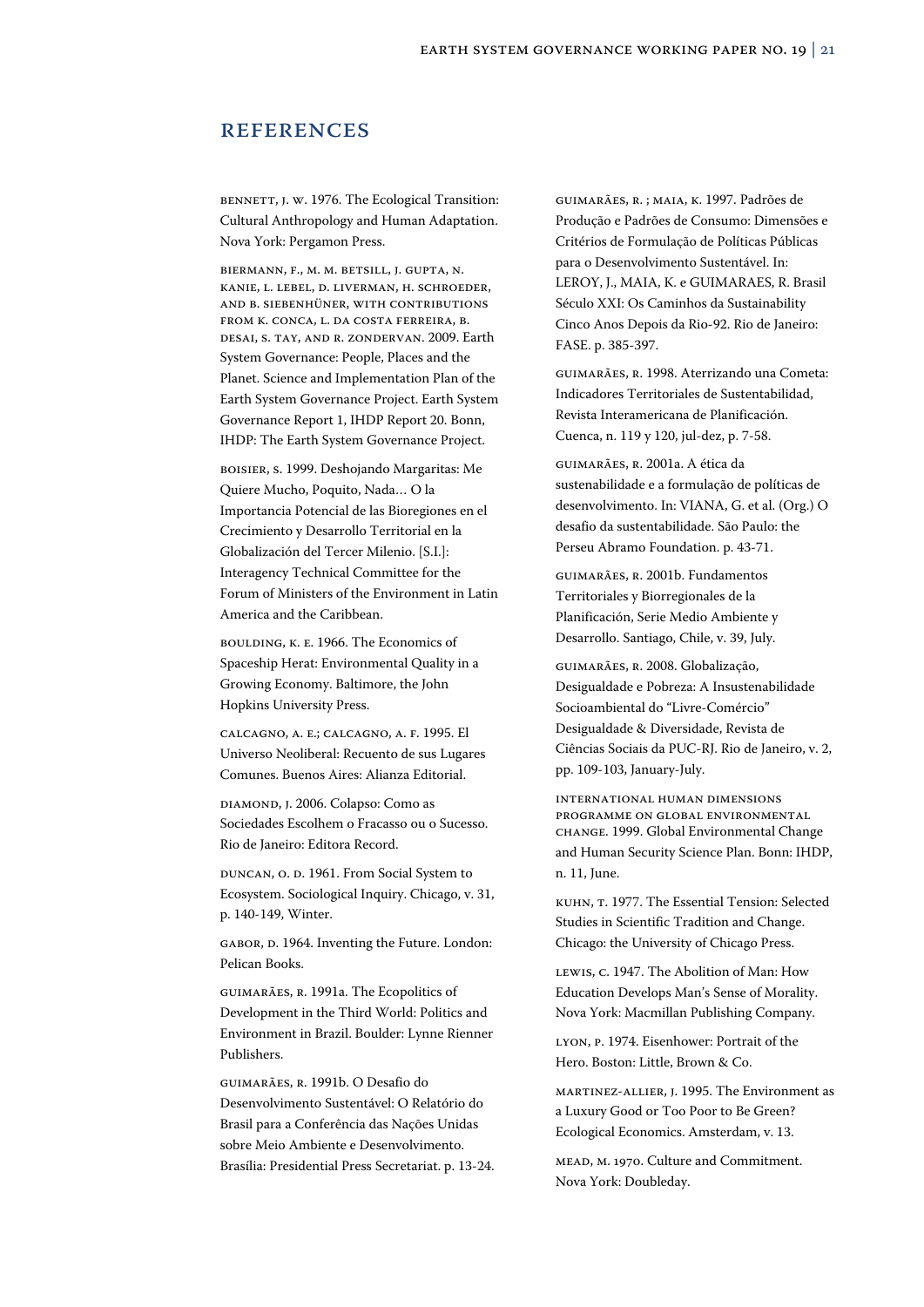PAZ, O. 1990. La Otra Voz. Barcelona: Seix Barral.

PEARCE, D.; ATKINSON, G. 1993. "Capital Theory and the Measurement of Sustainability", Ecological Economics. Amsterdam, 8 (2), p. 103-108.

PINTO, A. 1976. Notas sobre Estilos de Desarrollo en América Latina. Revista de la CEPAL, Santiago, Chile, n. 1.

PNUD. 1994. Informe sobre el Desarrollo Humano. México: Fondo de Cultura Económica.

SEN, A. 1989. Sobre Ética y Economía. México: Alianza Editorial.

STIGLITZ, J. 2002. A Globalização e os seus Malefícios: A Promessa Não Cumprida. São Paulo: Editora Futura.

SCHWAB, K. 2008. Época de Nova Ética. Jornal o Globo. Rio de Janeiro, November 7, p. 6.

TAYLOR, P. 1997. Modernities and Movements: Anti-systemic Reactions to World Hegemony.

In: REVIEW: A Journal of the Fernand Braudel Center. Binghamton, v. 1, p. 1-17, Winter.

WALLERSTEIN, I. 2002. Ecology and Capitalist Costs of Production: No Exit. Keynote address at the American Sociological Association, Santa Cruz, University of California, April 3-7, reproduced in Sistema Mundo y Mundo Sistémico, Panama City, University of Panama, National Studies Institute, p. 115-127.

WILDAVSKY, A. 1979. Speaking Truth to Power: The Art and Craft of Policy Analysis. Nova York: Little, Brown and Co.

WILLIAMS, D. 2009. Statement at the Plenary Session on Social Equity, Cohesion and Sustainable Adaptation, 7th. International Conference on the Human Dimensions of Global Environmental Change. Bonn, April 26 - 30, doc. mimeo.

WORLD BANK. 2000. Informe sobre el Desarrollo Mundial 2000/2001: Lucha contra la Pobreza. Washington D.C : World Bank.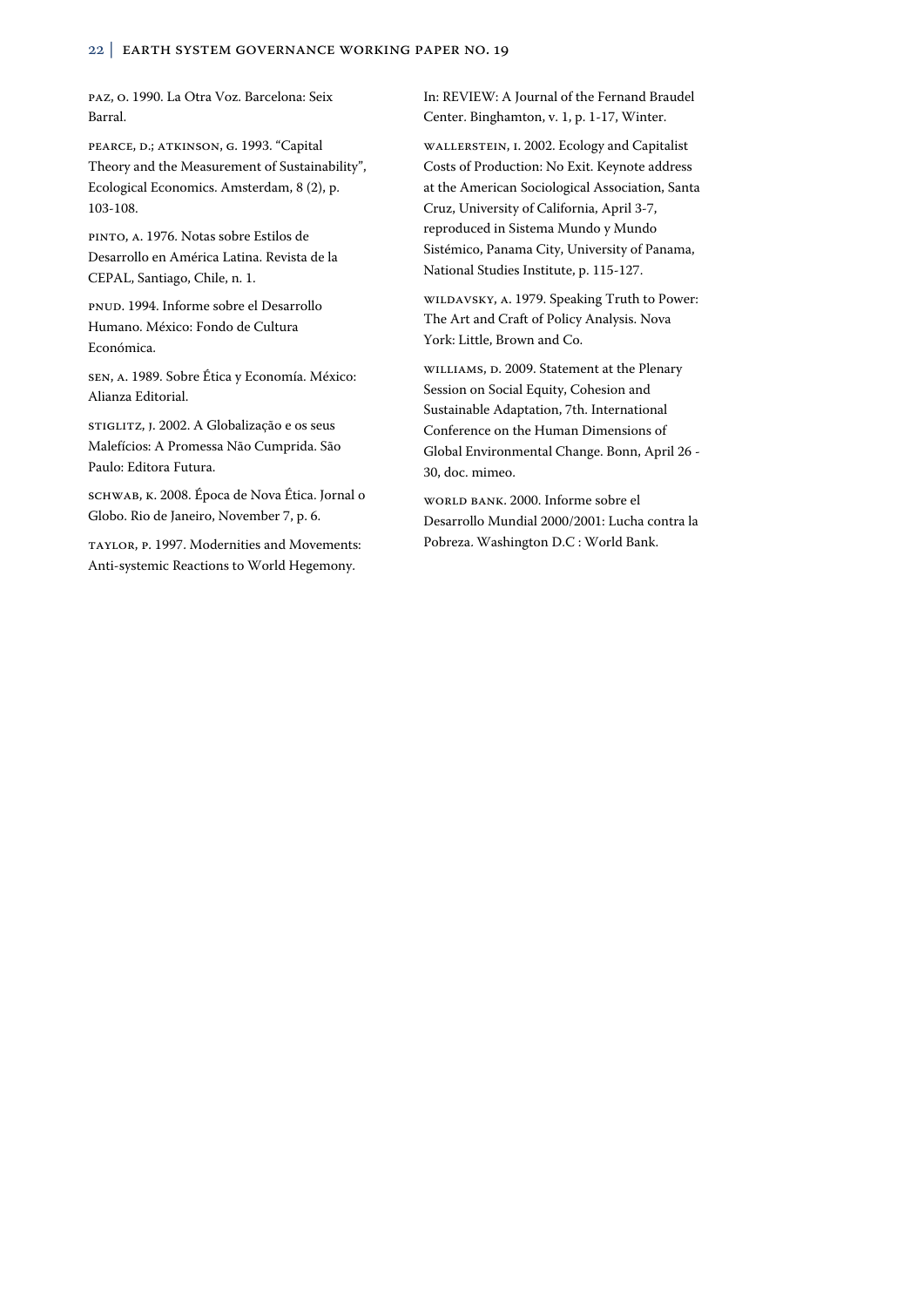# Earth System Governance Working Paper Series

## The Earth System Governance Working Papers are available online at www.earthsystemgovernance.org.

1. Biermann, Frank, Michele M. Betsill, Joyeeta Gupta, Norichika Kanie, Louis Lebel, Diana Liverman, Heike Schroeder, and Bernd Siebenhüner, with contributions from Ken Conca, Leila da Costa Ferreira, Bharat Desai, Simon Tay, and Ruben Zondervan. 2009. Earth System Governance: People, Places and the Planet. Science and Implementation Plan of the Earth System Governance Project.

2. Kanie, Norichika, Hiromi Nishimoto, Yasuaki Hijioka, and Yasuko Kameyama. 2010. Allocation and architecture in climate governance beyond Kyoto: lessons from interdisciplinary research on target **SETTING** 

3. Schroeder, Heike. 2010. Agency in international climate negotiations: the case of indigenous peoples and avoided deforestation.

4. Gupta, Joyeeta, Louis Lebel. 2010. Access and allocation in earth system governance: water and climate change compared.

5. Dombrowski, Kathrin. 2010. FILLING THE gap? An analysis of non-governmental organizations responses to participation and representation deficits in global climate governance.

6. Lebel, Louis, Torsten Grothmann, and Bernd Siebenhüner. 2010. THE ROLE OF SOCIAL learning in adaptiveness: insights from WATER MANAGEMENT.

7. Lebel, Louis, Jianchu Xu, Ram C. Bastakoti, and Amrita Lamba. 2010. PURSUITS OF adaptiveness in the shared rivers of Monsoon Asia.

8. Dryzek, John S., and Hayley Stevenson. 2010. Democracy and Earth System Governance.

9. Lena Partzsch and Rafael Ziegler. 2010. Social Entrepreneurs as Change Agents. A Case Study on Power and Authority in the Water Sector.

10. Sofie Bouteligier. 2010. Exploring the agency of global environmental consultancy firms in earth system governance.

11. Rindefjäll, Teresia, Emma Lund, Johannes Stripple. 2010. Wine, fruit and emission reductions: the CDM as development STRATEGY IN CHILE.

12. Benecke, Elisabeth. 2011. Networking for Climate Change: Agency in the Context of Renewable Energy Governance in India.

13. Eisenack, Klaus and Rebecca Stecker. 2011. An Action Theory of Adaptation to Climate Change.

14. Mayer, Benoît. 2011. Fraternity, Responsibility and Sustainability: The International Legal Protection of Climate (or Environmental) Migrants at the Crossroads.

15. Spagnuolo, Francesca. 2011. Democracy and Accountability in Earth System Governance: Why Does Administrative LAW MATTER?

16. Abbott, Kenneth W. and David Gartner. 2011. The Green Climate Fund and the Future of Environmental Governance.